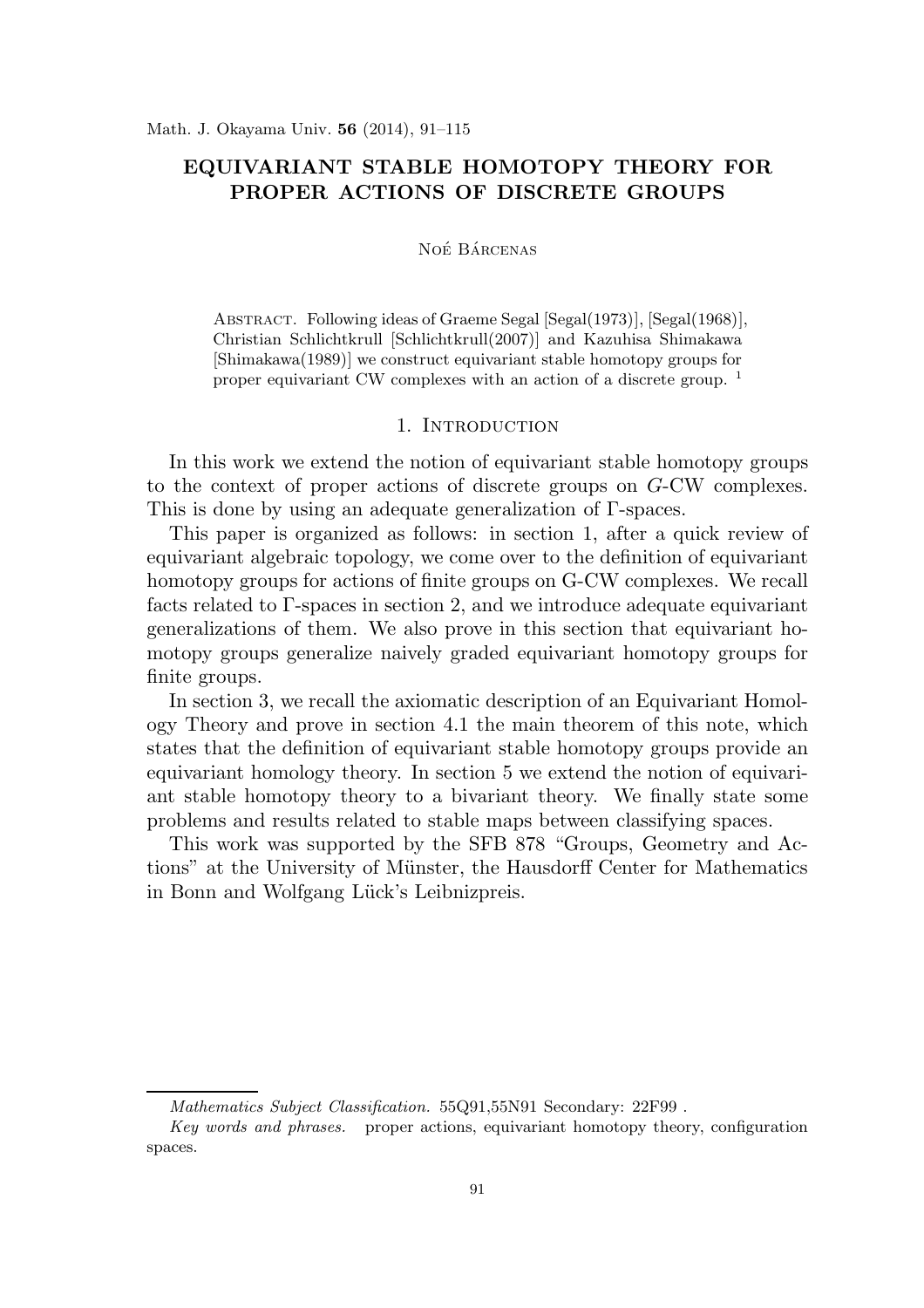#### CONTENTS

| Introduction                                                         | 91  |
|----------------------------------------------------------------------|-----|
| T-spaces, configuration spaces and equivariant stable homotopy<br>2. |     |
| groups for finite groups                                             | 92  |
| Equivariant stable homotopy for finite groups<br>2.1.                | 92  |
| 2.2.<br>$\Gamma$ -spaces                                             | 96  |
| 2.3. Introducing G-equivariance                                      | 100 |
| The associated contravariant $Or(G)$ -space<br>2.4.                  | 104 |
| Equivariant Homology Theories<br>3.                                  | 105 |
| Axiomatic description of Equivariant Homology Theories<br>3.1.       | 105 |
| Definition and verification of the axioms<br>4.                      | 106 |
| 4.1. G-homological structure                                         | 106 |
| 4.2. Induction Structure                                             | 108 |
| The Bivariant Theory and the Bivariant Burnside Module for<br>5.     |     |
| infinite groups.                                                     | 110 |
| References                                                           | 14  |

### 2. Γ-spaces, configuration spaces and equivariant stable homotopy groups for finite groups

2.1. Equivariant stable homotopy for finite groups. For completeness, we include the following elementary facts about G-CW complexes, which will be needed later:

**Definition 1.** Let  $G$  be a discrete group. A  $G$ -CW complex structure on the pair  $(X, A)$  consists of a filtration of the G-space  $X = \bigcup X_n$   $\phi = X_{-1} \subset$  $X_0 = A \subset \ldots \subset X_n \subset X_{n+1} \subset X$  for which every space is inductively obtained from the previous one by attaching cells in pushout diagrams of the type



A G-CW complex is called proper if all isotropy groups are finite. In particular, any G-CW complex is proper if the acting group is finite.

For any G-CW pair, the inclusion  $A \to X$  is a G-cofibration and  $(X, A)$ is a G-equivariant neighborhood deformation pair.

We will need for technical purposes the following lemma about homotopy classes of maps between G-CW complexes: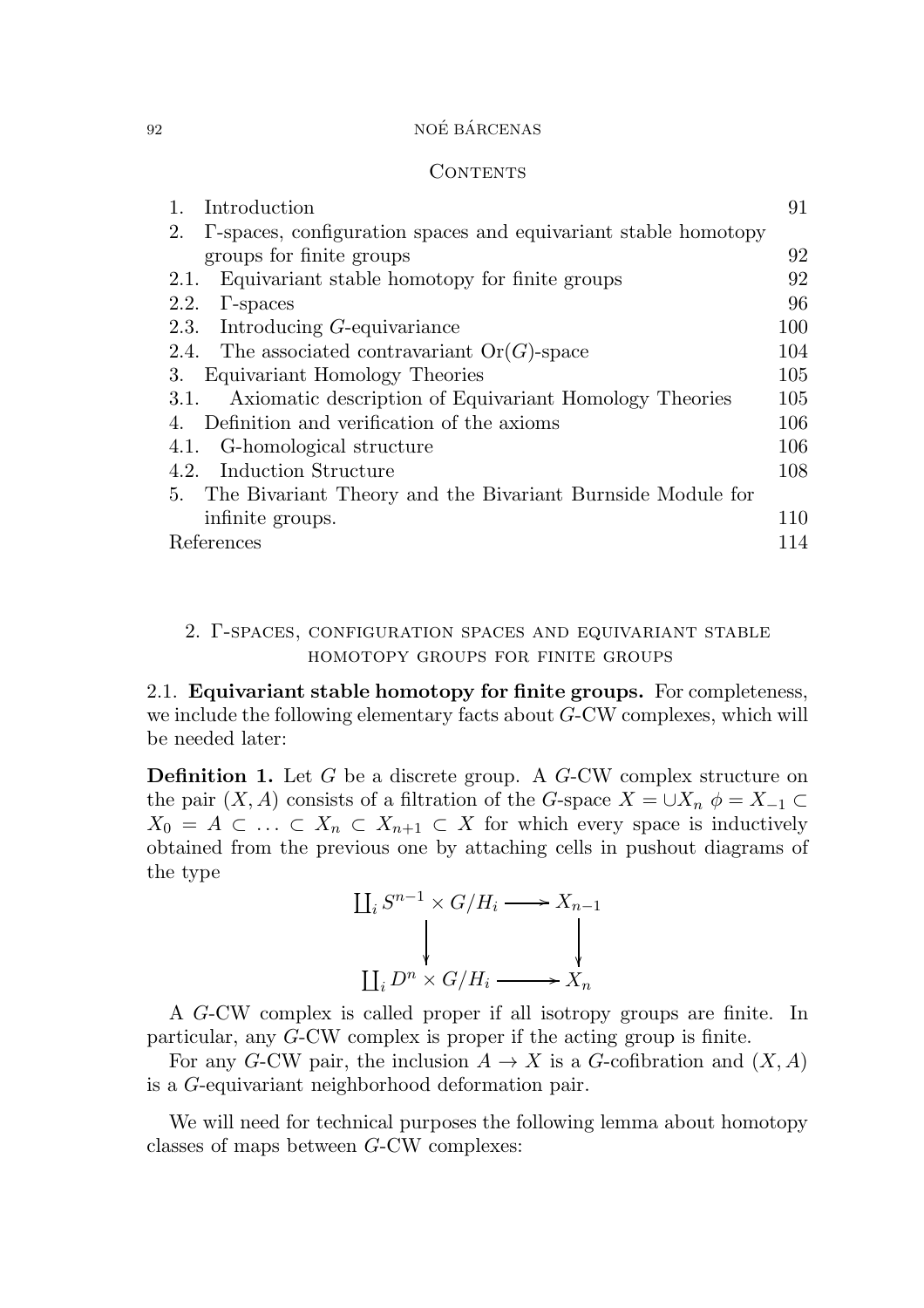**Lemma 2.1** (Lemma 1.1 in [Lück and Oliver(2001)]). Let F be a family of subgroups of G, which is closed under taking subgroups and conjugation. Let  $f: Y \to Y'$  be a map such that the restriction to fixed points in F is a homotopy equivalence. Then, for any G-CW complex all of which isotropy subgroups are in F, the map  $f_*:[X,Y]_G\to [X,Y]_G$  is a bijection.

Paralell to G-CW complexes, we will use also spaces over the orbit category.

We refer the reader to  $[Davis and Lück(1998)]$  for further reference and for the proof of the results in this section. All spaces have the compactly generated topology, in the sense of [McCord(1969)].

**Definition 2.** Let  $\mathcal{C}$  be a small category. A covariant (contravariant)  $\mathcal{C}$ space over the category C is a covariant (contravariant) functor  $C \longrightarrow Spaces$ to the category of compactly generated spaces.

Example 1. Let  $\mathcal F$  be a family of subgroups of the discrete group  $G$  closed under intersection and conjugation. The orbit categoy  $Or(G, \mathcal{F})$  has as objects are homogeneous spaces  $G/H$  for  $H \in \mathcal{F}$ , a morphism is a G-equivariant map  $F: G/H \longrightarrow G/K$ . If X is a G-space, we define the contravariant  $Or(G, \mathcal{F})$ -space associated to X to be the functor  $G/H \longrightarrow X^H$ . The covariant  $Or(G, \mathcal{F})$ -space associated to X is the functor  $G/H \mapsto G/H \times_G X$ . We will deote by  $\mathcal{FIN}$  the family of finite subgroups of G, and we will use the notation  $Or(G)$  for the family of all subgroups of G.

We present two useful constructions for spaces over a category. They are an instance of ends and coends in category theory. Well known constructions like geometric realizations and mapping spaces give examples of coends.

**Definition 3.** Let X be a contravariant C-space over C and let Y be a covariant C-space over C. Their tensor product  $X \otimes_{\mathcal{C}} Y$  is the space defined by

$$
\coprod_{C \in Obj(C)} X(C) \times Y(C) / \sim
$$

where  $\sim$  is the equivalence relation generated by  $(x\phi, y) \sim (x, \phi y)$ .

**Definition 4.** Let X and Y be C-spaces of the same variance. Their map space  $\text{Mor}_{\mathcal{C}}(X, Y)$  is the space of natural transformations between the functors  $X$  and  $Y$ , which is topologized as subspace of the product  $\Pi_{C\in Ob(\mathcal{C})}\text{Map}(X(C),Y(C))$ 

In the case of discrete groups the orbit category provides a convenient tool for the study of transformation groups. There exists a pair of adjoint functors between a certain category of  $Or(G)$ -CW complexes and  $G$ -CW complexes.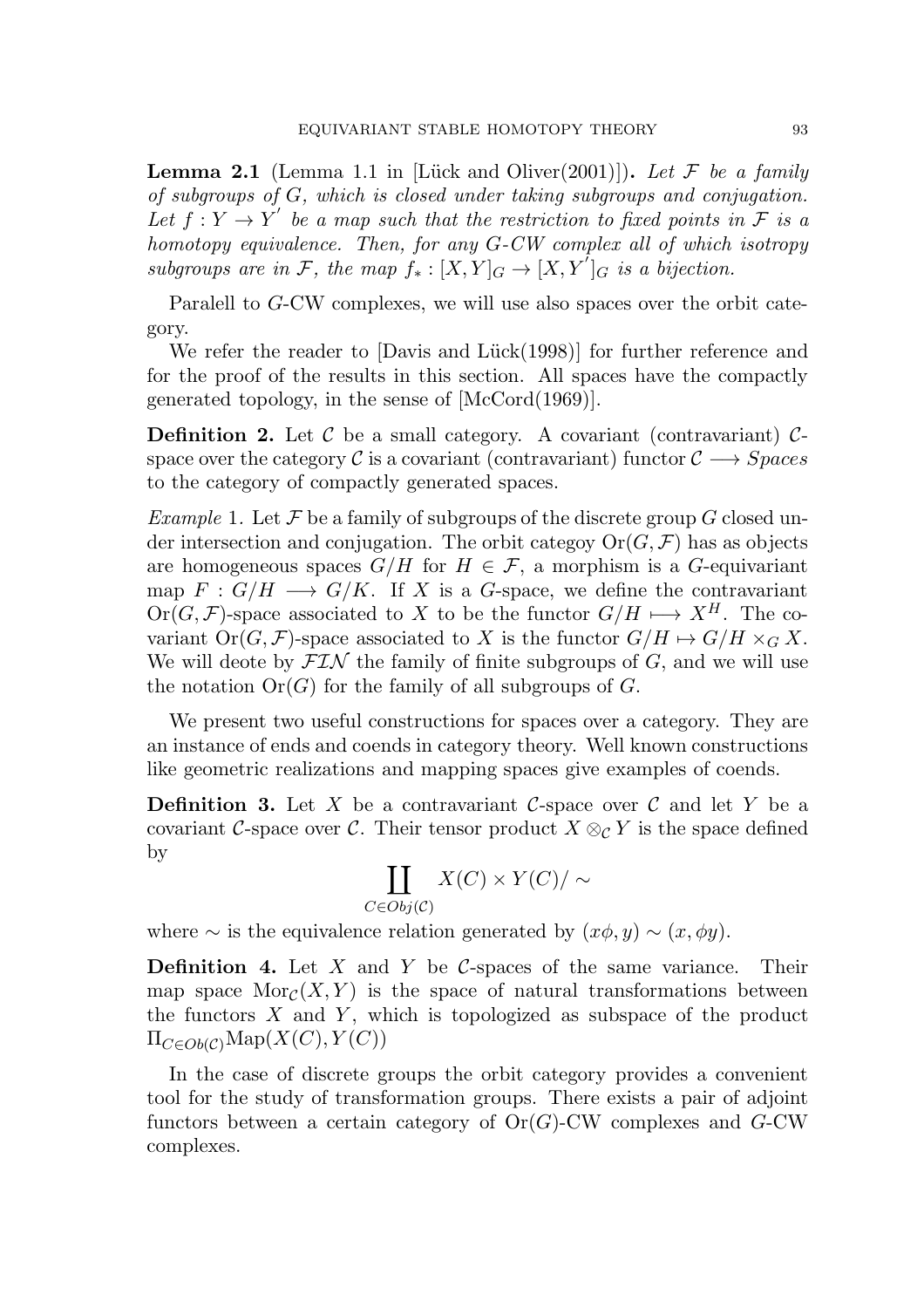**Definition 5.** Let  $\mathcal{C}$  be a small category. A contravariant, free  $\mathcal{C}\text{-CW}$  complex is a contravariant  $\mathcal{C}\text{-space together with a filtration}$ 

$$
\emptyset = X_{-1} \subset X_0 \subset \ldots = \cup_n X_n
$$

such that  $X$  has the colimit topology with respect to this filtration and each  $X_n$  is obtained from the previous one by a pushout of the form

$$
\coprod_{i \in I_n} mor_{\mathcal{C}}(?, c_i) \times S^{n-1} \longrightarrow X_{n-1}
$$
\n
$$
\downarrow \qquad \qquad \downarrow
$$
\n
$$
\coprod_{i \in I_n} mor_{\mathcal{C}}(?, c_i) \times D^n \longrightarrow X_n
$$

where  $I_n$  is an index family and  $c_i$  is an object in  $\mathcal{C}$ .

**Definition 6.** Let  $\nabla$  be the covariant Or(G)-space given by sending  $G/H$ to itself. Given a contravariant  $Or(G, \mathcal{F})$ -space X, we define the associated left G-space by

$$
\hat{X} = X \otimes_{\text{Or}(G, \mathcal{F})} \nabla
$$

The left action of an element  $g \in G$  is given by  $\mathrm{id} \otimes L_q$ , where  $L_q : G/H \to$  $G/H$  is the map of covariant  $Or(G, \mathcal{F})$ -spaces given by left multiplication with g. The construction  $\hat{ }$  is functorial and is refered to as the coalescence functor.

The following results are stated and proved on  $[Davis]$  and  $Lück(1998)],$ page 249 and 250:

**Lemma 2.2.** The map  $f : X(G/1) \to \hat{X}$  given by the composition

 $X(G/1) \cong X(G/1) \times \{1\} \subset X(G/1) \times G/1 \rightarrow \hat{X}$ 

is a G-homeomorphism.

**Lemma 2.3.** The coalescence functor  $\hat{a}$  and  $Map_G(\hat{X})$  constructed in Example 1 and Definition 6 are adjoint, i.e. for a contravariant  $Or(G, \mathcal{F})$ space X and a left  $G$ -space Y there is a natural homeomorphism

$$
Map_G(\hat{X}, Y) \to \mathrm{Mor}_{\mathrm{Or}(G, \mathcal{F})}(X, Map_G(\mathcal{F}, Y))
$$

**Theorem 2.4.** Let Y, X be left  $\text{Or}(G,\mathcal{F})$ -spaces.

- (1) The adjoint of the identity on  $Map_G( , Y)$  under the adjunction of proposition 2.2 is a natural homeomorphism.
- (2) Given a contravariant  $Or(G, \mathcal{F})$ -space, the adjoint of the identity on  $\hat{X}$  under the adjunction of proposition 2.2 is a natural map of  $Or(G, \mathcal{F})$ -spaces

$$
S(X): X \to Map_G(\quad, \hat{X})
$$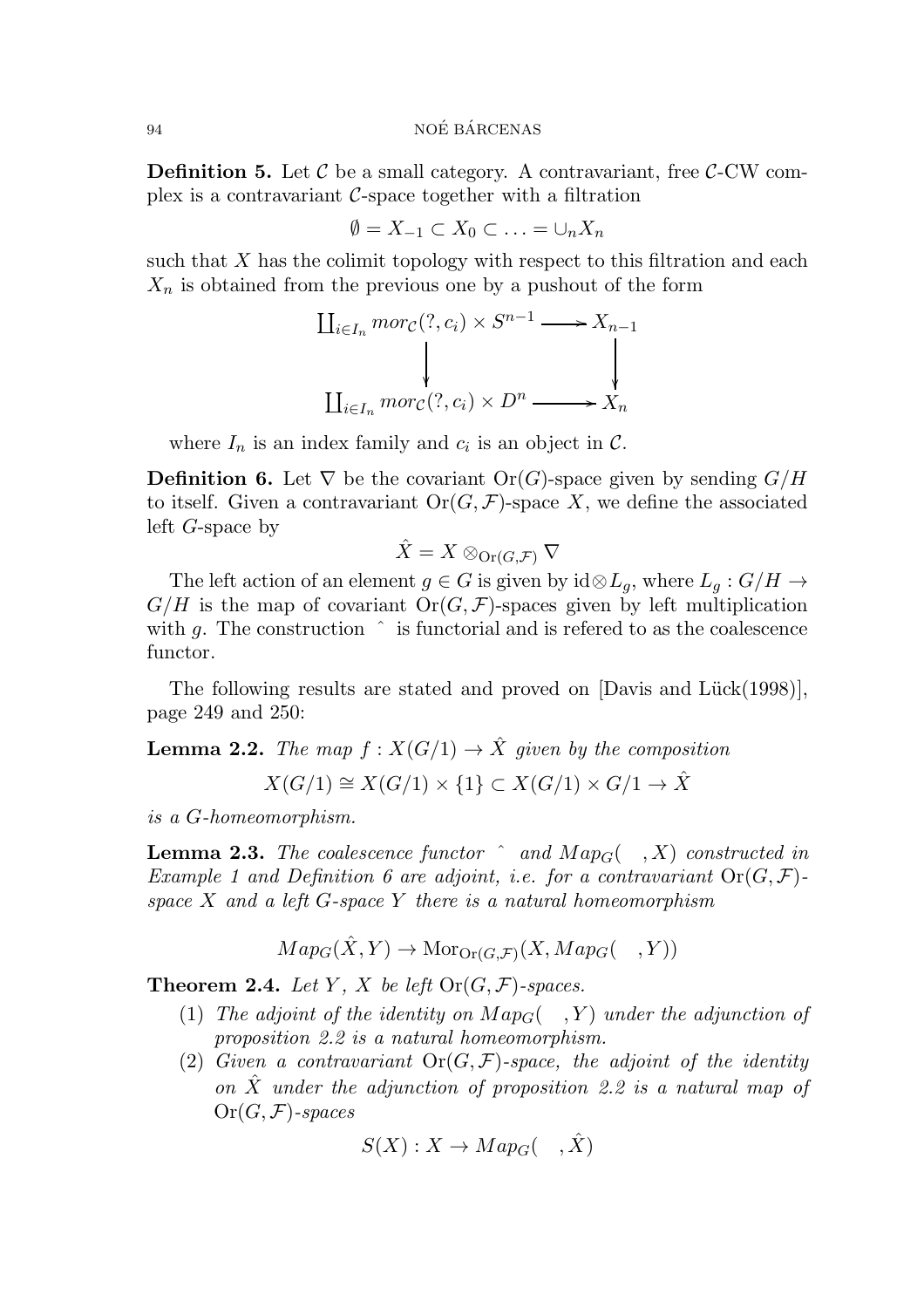It is an isomorphism if and only if for each  $H \in \mathcal{F}$ , the projection  $G/1 \rightarrow G/H$  induces an homeomorphism  $X(G/H) \rightarrow X(G/1)^H$ . This condition is satisfied if X is a free  $Or(G, \mathcal{F})$ -CW complex.

(3) If Y is a left G-CW complex with isotropy in the family  $\mathcal{F}$ , then  $Map_G(-, Y)$  is a free  $Or(G, \mathcal{F})$ - CW complex.

In the case of a finite group, equivariant stable homotopy is an  $RO(G)$ graded equivariant homology theory, in the sense of [May(1996)].

**Definition 7.** Let G be a finite group and X a  $G$ -CW complex. For any representation  $W$ , form the one-point compactification  $S<sup>W</sup>$  and define the set of arbitrary pointed maps  $\Omega^{\overline{W}}S^W \wedge X = \text{Map}(S^W, S^W \wedge X_+)$ , on which  $G$  acts by conjugation. The equivariant stable homotopy group in degree  $V = V_1 - V_2$ , where  $V_i$  are finite dimensional real representations, is defined to be the abelian group constructed as the colimit of the system of homotopy classes of maps

$$
\pi_V^G(X) = \operatorname{colim}_W[S^{V_1}, \Omega^W S^{W \oplus V_2} \wedge X_+]_G
$$

where the systems runs along a complete  $G$ -universe, that is a Hilbert space containing as subspaces all irreducible representations, where the trivial representation appears infinitely often. Given any finite group  $G$  and any  $G-CW$  complex X, one defines the equivariant infinite loop space associated to X,  $Q_G(X)$  as the colimit of the directed diagram associating a representation W the G space  $\Omega^W S^W \wedge X = \text{Map}(S^W, S^W \wedge X_+)$ , and where the order is given by the inclusion of representations as direct summand.

In particular, for any integer  $n$ , the *n*-th-equivariant stable homotopy groups of an G-CW complex  $X$ ,  $\pi_n^H(X)$  are defined as

$$
[S^n, Q_G(X)]_G \quad n \ge 0
$$
  

$$
[S^0, Q_G(S^{-n} \wedge X_+)]_G \quad n < 0
$$

where  $S<sup>n</sup>$  is the *n*-dimensional sphere with the trivial  $G$ -action.

Finite dimensional representations are involved in this definition in a crucial way and this is the main handicap to extend equivariant homotopy to more general settings. In fact, pathological examples from group theory [Ol'shanskiĭ(1982)] provide finitely generated, discrete groups for which all finite dimensional representations over  $\mathbb{R}$ , or  $\mathbb{C}$  are trivial. Precisely:

*Example 2.* Let  $G$  be a finitely presented group.  $G$  is said to be residually finite if for every element  $g \neq 1$ , there exists a homomorphism  $\varphi$  to a finite group mapping q to an element different from 1. The maximal residually finite quotient  $G_{mrf}$  of G is the quotient by the normal subgroup consisting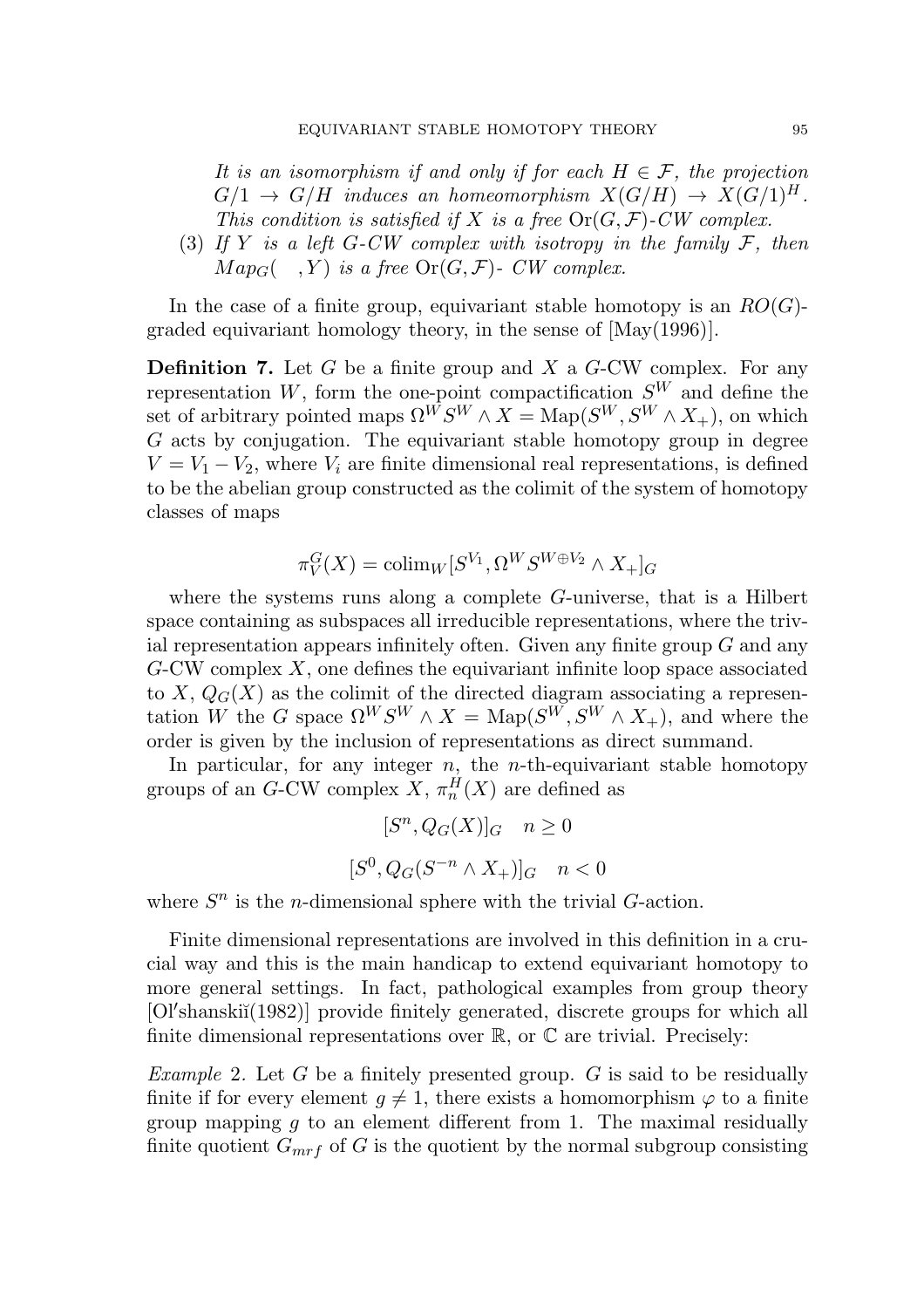of the intersection of all subgroups of finite index. In symbols:

$$
G_{mrf} = \frac{G}{\cap_{(G:H) < \infty} H}
$$

This is a residually finite group, characterized by the property that every group homomorphism to a residually finite group factorizes trough the quotient map. Recall [Malcev(1940)], that if G is a finitely generated subgroup of  $Gl_n(F)$  for some field, then G is residually finite. This means that in this situation, every finite dimensional representation of  $G$  is induced from one of  $G_{mrf}$ . An example of Olshanskii, [Ol'shanskii(1982)] gives for every prime  $p > 10^{75}$  a finitely generated, infinite group all of whose proper subgroups are finite of order  $p$ . That means that  $G$  does not contain proper subgroups of finite index, hence  $G_{mrf} = \{e\}$  and consequently every finite dimensional representation of G is trivial.

2.2. Γ-spaces. We use in a fundamental way a generalization of certain configuration spaces with labels in (unpointed) spaces [Segal(1973)], see also [Schlichtkrull(2007)] in order to represent equivariant stable homotopy theory. This construction goes back to Graeme Segal und lies in a close interaction with infinite loop space Theory and Γ-spaces in particular. In this section we recall the needed definitions and facts related to these constructions.

Let  $\Gamma$  be the category whose objects are finite sets, and where a morphism  $\theta : S \to T$  consists of a map which sends elements  $s \in S$  to subsets  $\theta(s) \subset T$ in such a way that for two different elements  $s, s' \in S$  one has  $\theta(s) \cap \theta(s') = \emptyset$ . Such maps correspond to a map between power sets  $P(S) \to P(T)$  which sends disjoint unions in  $S$  to disjoint unions in  $T$ .

The simplicial category  $\Delta$  is the category whose objects are the the sets  $n = \{1, 2, \ldots, n\}$  for  $n \in \mathbb{N}_0$ , and whose morphisms consist of the order preserving maps  $\varphi : m \to n$ . Note that there is a canonical functor  $\Delta \to \Gamma$ . It is the identity on objects, and on morphisms it is given by sending  $\varphi$ :  $\underline{m} \to \underline{n}$  to the map  $\theta(\varphi)$  with  $\theta(\varphi)(i) = \{j \in \underline{n} \mid \varphi(i-1) < j < \varphi(i)\}.$ 

Let  $\mathcal{TOP}$  denote the category of compactly generated weak Hausdorff spaces.

**Definition 8.** A Γ-space is a functor  $A : \Gamma^{op} \to \mathcal{TOP}$  with the property that

- (1)  $A(\underline{0})$  is a point<sup>2</sup>; and
- (2) for each  $n > 0$  the canonical map  $A(\underline{n}) \to \prod_{i=1}^n A(\underline{1})$ , induced by the *i* maps  $\kappa_i : \underline{1} \to \underline{n}, \ \kappa_i(1) = \{i\}$ , is a homotopy equivalence.

<sup>&</sup>lt;sup>2</sup>Segal in his original article [Segal(1974)] requires  $A(\underline{0})$  to be contractible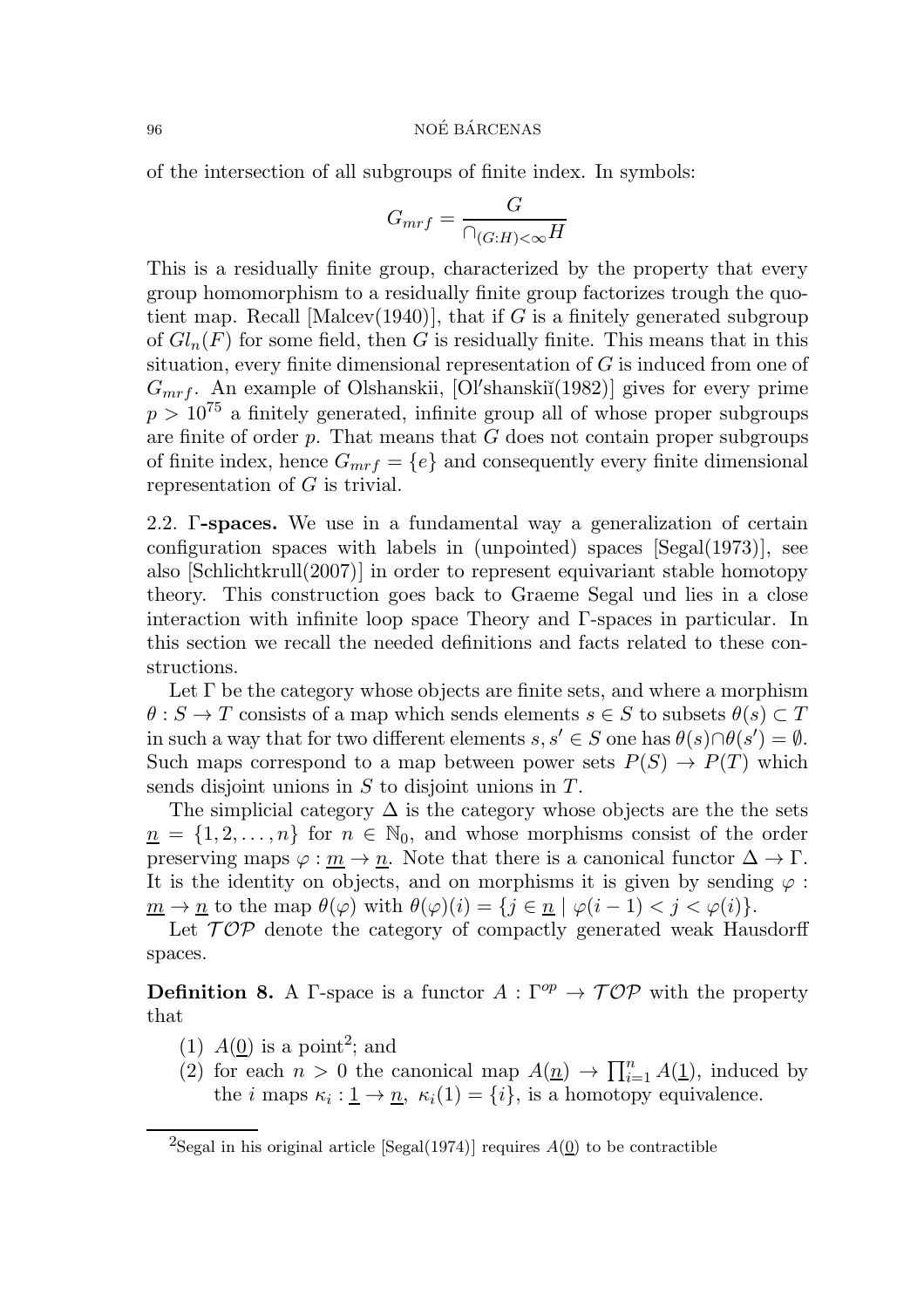From the definition it follows that the spaces  $A(S)$  are pointed, the base points being the image of  $A(0)$  under the map induced by the unique morphims  $S \to 0$  in Γ, which sends every subset of S to the empty set. Through precomposition with the functor  $\Delta^{op} \to \Gamma^{op}$  one can regard any Γ-space as a simplicial space, and we define  $|A|$  to be its fat (topological) realization. Here and in the following realization always stands for the so-called fat realization (as described in  $[Segal(1974)]$ , appendix A), i.e., without taking degeneracies.

For a Γ-space A we can define its delooping  $BA$  as the Γ-space given by  $BA(S) = |A(S \times \_)|$ . The latter can be iterated, and we define  $B^nA =$  $B(B^{n-1}A)$  for  $n \in \mathbb{N}$ . By construction of  $B^nA(\underline{1})$ , it naturally comes equipped with a map  $S^1 \wedge B^{n-1}A \to B^nA$ . Hence the sequence of spaces  $BA<sup>n</sup>(1)$  together with the maps  $S<sup>1</sup> \wedge B<sup>n</sup>A \rightarrow B<sup>n+1</sup>A$  yield a spectrum, which we shall denote A. By construction A is an  $\Omega$ -spectrum in the sense that the adjoints of the structure maps  $BA^n \to \Omega BA^{n+1}$  are homotopy equivalences for  $n \geq 1$ , see Theorem in [Puppe(1974)]. In particular, A defines a (naively graded) cohomology theory on the category of CW-complexes.

We state now the universal property of Γ-spaces, the group completion theorem:

**Lemma 2.5.** Let A be a  $\Gamma$ -space such that  $\pi_0(A(\underline{1}))$  contains a cofinal free abelian monoid. Denote by  $K_A$  the contravariant functor defined on the category of compact spaces by  $X \mapsto [X, \Omega BA(\underline{1})]$ . Then the natural transformation  $[X, A(1)] \to K_A$ , induced as adjoint to the map  $\Sigma A(1) \to BA(1)$ is universal among transformations  $\Theta : [-, A(1)] \to F$ , where F is a representable abelian-group valued functor on compact spaces and  $\Theta$  is a transformation of monoid valued functors.

*Proof.* See [Segal(1974)], proposition 4.1

A relevant example for Γ-spaces comes from categories with sums. This is an instance of a more general construction stated in the following

**Definition 9.** Let  $\mathcal{CAT}$  be the category of small categories. A  $\Gamma$ -category is a functor  $C : \Gamma^{op} \to \mathcal{CAT}$ , which satisfies

- (1)  $C(\underline{0})$  is equivalent to the category with one object and one morphism; and
- (2) for each  $n > 0$  the canonical functor  $C(\underline{n}) \to \prod_{i=1}^n C(\underline{1})$ , induced by the *i* maps  $\kappa_i : \underline{1} \to \underline{n}, \ \kappa_i(1) = \{i\}$ , is an equivalence of categories.

*Example* 3. Let  $\mathcal C$  be a topological category where finite sums exist. For every object n in  $\Gamma^{op}$ , consider the category  $\mathcal{C}(n)$  of functors  $\mathcal{P}(n) \to \mathcal{C}$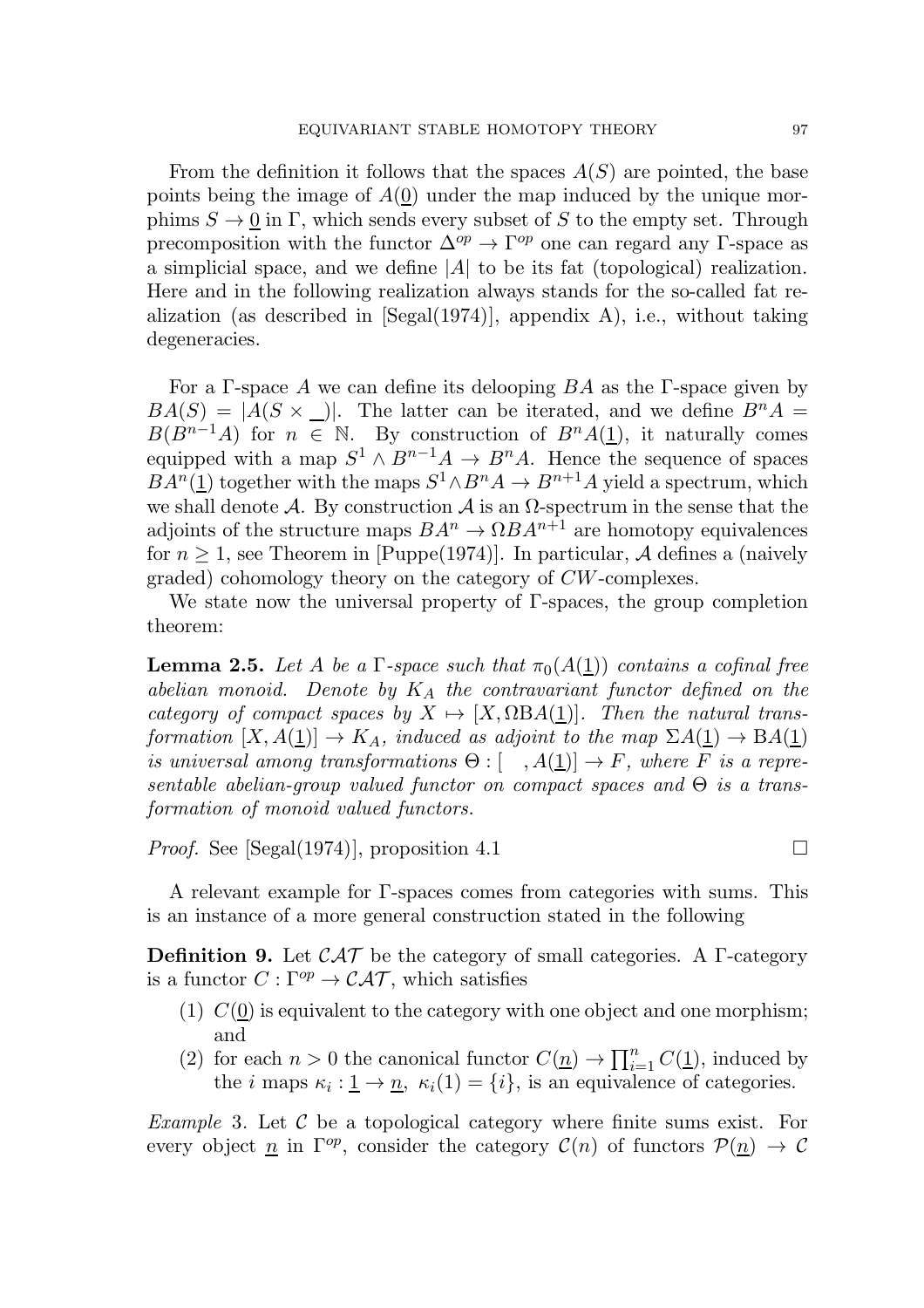which send disjoint unions to finite sums, and where a morphism is an isomorphism of functors.

In the previous example, notice that

- $\mathcal{C}(0)$  is equivalent to the category with one object and one morphism
- For each *n*, there is a functor  $p_n : C(n) \to C(1) \times \ldots \times C(1)$  induced n−times by the morphisms in  $\Gamma$ ,  $i_k : 1 \to n$  which gives an equivalence of categories.

Hence, this determines in a natural way a Γ-category. We obtain straightforwardly:

**Lemma 2.6** (Corollary 2.2 in [Segal(1974)]). If C is a  $\Gamma$ -category, then the functor  $|C|: S \mapsto |C(S)|$  is a  $\Gamma$ -space.

We turn our attention to topological categories. All spaces to be considered have the compactly generated topology.

We focus in the following construction, which goes back to Graeme Segal [Segal(1974)]:

**Definition 10.** Let Y be an (unpointed) space. The category of finite sets labelled on Y,  $\mathcal{C}_Y$  has the following description. Objects are pairs  $(S, \varphi)$ , where S is a finite set and  $\varphi : S \to Y$  is an injective function. Morphisms from  $(S, \varphi)$  to  $(T, \psi)$  consist of an *isomorphism*  $\Theta : S \to T$  inducing an isomorphism  $\varphi^*(S) \to \varphi^*(T)$ <sup>3</sup>. This is a topological category, where the space of morphisms carries the discrete topology, and the space of objects is topologized as the configuration space  $C_*(Y)$ , see [Segal(1973)], that is, as a subspace of the symmetric product

$$
\mathrm{Sp}(Y)=\coprod_k Y^k/\Sigma_k
$$

where  $\Sigma_k$  is the symmetric group in k letters.

The category of finite sets labelled in a space admits a symmetric monoidal structure determined essentially by the disjoint union of finite sets and the fact that  $Y^{S} \Box^{T} \approx Y^{S} \times Y^{T}$  if the spaces are given the compactly generated topology.

Associated to this structure there is a  $\Gamma$ -space  $M_{\mathcal{C}}(Y)$  such that  $\Omega BM_{\mathcal{C}(Y)}(\underline{1})$ is homotopy equivalent to  $\Omega^{\infty} \Sigma^{\infty} Y_+$ . If Y is the singleton space, then the construction above is related to the Barrat-Priddy-Quillen-Segal theorem [Segal(1974)]. We remit the reader to the article [Schlichtkrull(2007)] for a further, more recent reference of these facts, as well as their relationship to

 ${}^{3}$ Segal in his original paper, [Segal(1974)] requires the morphisms to be injective maps  $\theta : S \to T$  such that  $\theta^*(\psi) = \varphi$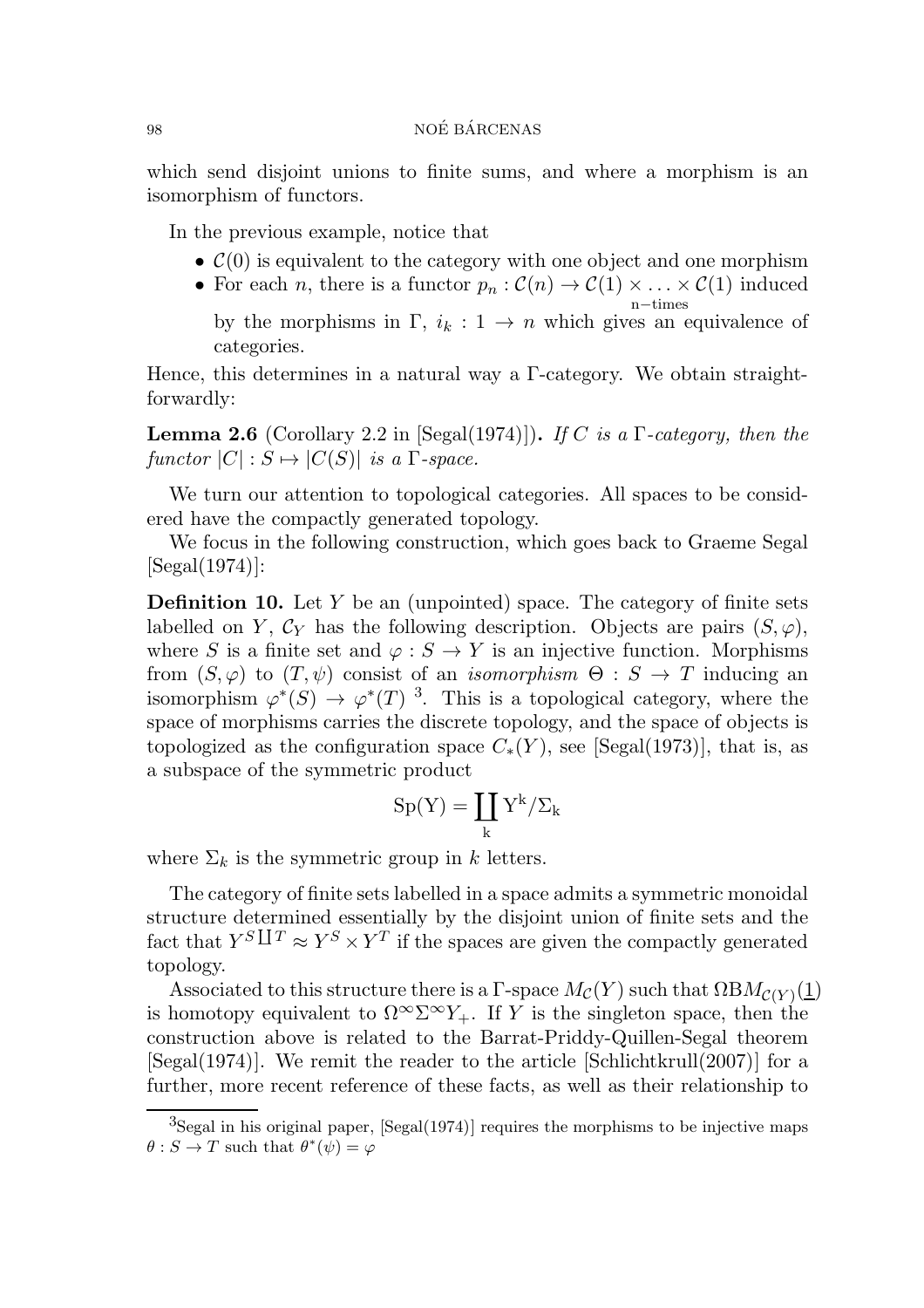structured ring spectra. We point out that altough the construction does not take pointed spaces as input, the space of objects of the topological category of sets on Y has a basis point: the empty configuration.

In order to deal with the cohomological aspects of these constructions, and their generalizations to the equivariant setting, we need some facts related to the notion of a homotopy fibration. The author thanks an anonymous referee for the suggestion of methods related to homotopy fibrations.

Given a pointed map  $p: X \to Y$  between compact generated spaces and  $y \in Y$ , the homotopy fiber at y, hofib $(p)_y$  is defined as the space of maps beginning on the base point and ending on a preimage of  $y$  under  $p$ . In symbols,

$$
\{(x,\alpha) \mid \alpha: I \to X \quad p(\alpha(0)) = y, \alpha(1) = \{\bullet\}\}\
$$

**Definition 11.** A map  $f : E \to X$  is a homotopy fibration with fiber F if the homotopy fiber at every point  $x \in X$  is homotopy equivalent to F.

Homotopy fibrations are well behaved with respect to (homotopy) pushouts and sequentially directed (homotopy) colimits, as the following results show, Lemmas 2 and 3 in  $[Puppe(1974)]$ , pages 3 and 4.

**Lemma 2.7.** (1) Let

$$
X_1 \xleftarrow{f_1} X_0 \xrightarrow{f_2} X_2
$$
\n
$$
p_1 \downarrow p_0 \downarrow p_2 \downarrow p_3
$$
\n
$$
A_1 \xleftarrow{f_1} A_0 \xrightarrow{f_2} A_2
$$

be a diagram where the maps  $X_0 \to f_i^*$ hofib $(p_i)_b$  are homotopy equivalences for all points b. Suppose that the map  $X_Z \rightarrow A_Z$  between the row-wise mapping cylinders is a homotopy fibration with fiber F, and the canonical pairs of inclusions  $X_i \to X_Z$  and  $A_i \to A_Z$  are homotopy fibrations. If the projections  $X_Z \to X$  and  $A_Z \to A$  of the double mapping cylinders to the pushouts are homotopy equivalences (which is the case if at least one horizontal map in each row is a cofibration), then the induced map between the row-wise colimits is a homotopy fibration with fiber F.

(2) Suppose that in the diagram

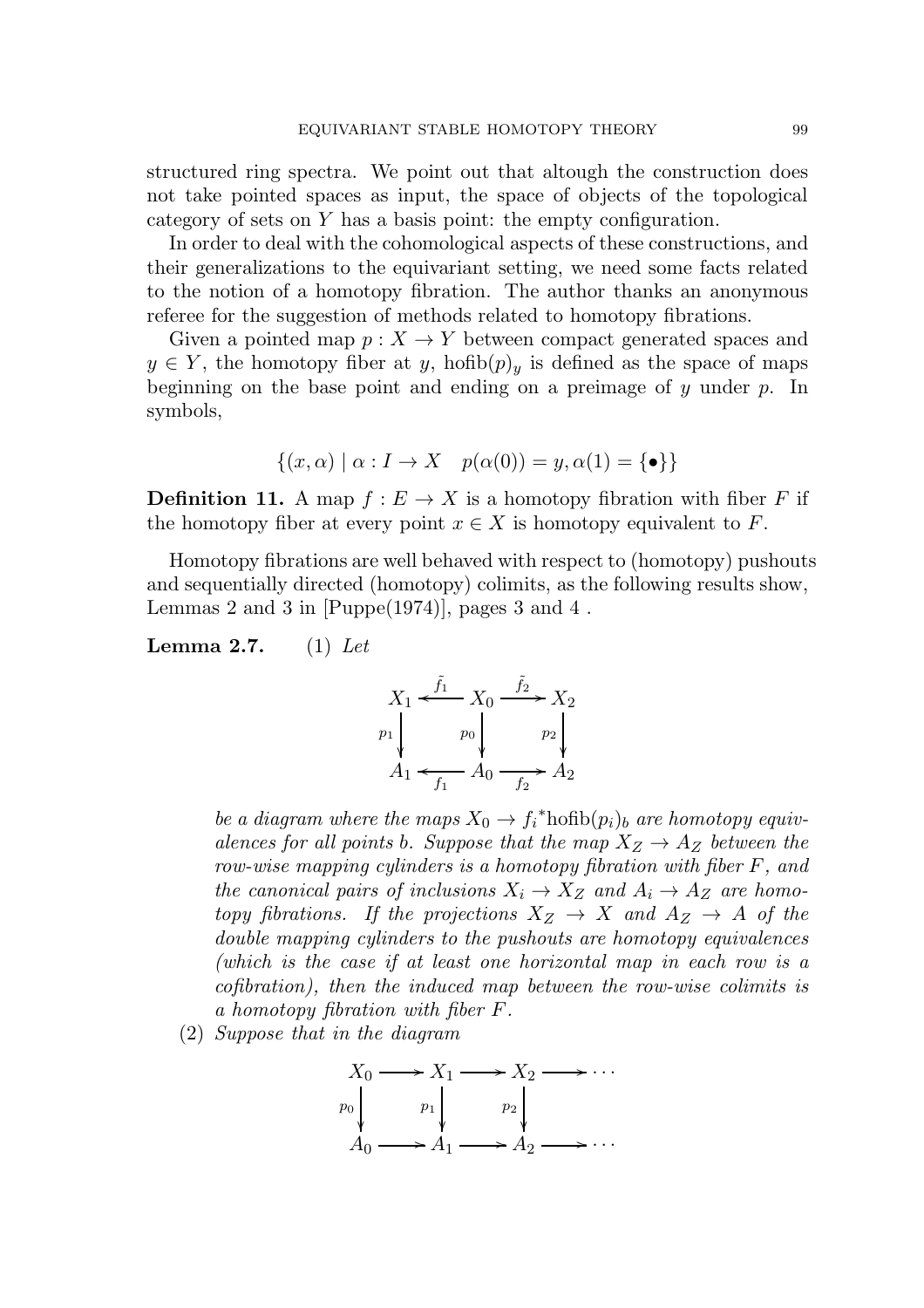the induced map  $X_T \rightarrow A_T$  between the row-wise telescopes is a homotopy fibration with fiber  $F$  and the canonical pairs of inclusions  $X_i \rightarrow X_T$ ,  $A_i \rightarrow A_T$  are homotopy fibrations with fiber F. If the projections of the row-wise telescopes to the row-wise colimits are homotopy equivalences, (e.g if all horizontal maps are cofibrations), then the induced map between the row-wise colimits is a homotopy fibration with fiber F.

Recall that a semisimplicial object in the category of spaces is a simplicial space with no degeneracies and the fat geometric realization is the space obtained by ignoring the degeneracy maps in the identification of the quotient space giving the geometric realization. As a consequence of the previous results, Puppe [Puppe(1974)] obtains:

**Theorem 2.8.** Let  $p: X^{\bullet} \to A^{\bullet}$  be a semisimplicial map between semisimplicial objects in the category of compactly generated spaces which is given levelwise by homotopy fibrations with fiber F. Then, the map between the fat geometric realizations is a homotopy fibration with fiber F.

2.3. Introducing G-equivariance. We implement equivariance on these constructions. In the case of finite groups, two definitions of equivariant Γ-spaces are available and both of them are equivalent [Shimakawa(1991)]. For the purposes of studying proper actions of discrete (infinite) groups on G-CW complexes, the lack of finite G-sets and finite dimensional respresentations makes the usual techniques unavailable. The same applies for methods and results coming from the context of  $RO(G)$ -graded homology theories, much more suitable for compact Lie groups. The definition below seems to be the most adequate to address proper actions of discrete groups on G-CW complexes. We stress that this approach is not adequate to handle actions of lie groups (even compact) and remit the reader to [Blumberg(2006)], Appendix C for more on this point.

**Definition 12.** Let  $G - \mathcal{TOP}$  be the category of compactly generated, weak Hausdorff G-spaces. A G-equivariant Γ-space is a contravariant functor  $A:\Gamma^{op}\to G-\mathcal{TOP}$  which satisfies

- (1)  $A(0)$  is a point; and
- (2) for each  $n > 0$  and any subgroup  $H \subset G$  the canonical map  $A(\underline{n})^H \to \overline{\Pi}^n A(1)H$  induced by the n maps  $\kappa$  is  $1 \to n \kappa(1) \overline{\kappa}$  $\prod_{i=1}^{n} A(\underline{1})^H$ , induced by the *n* maps  $\kappa_i : \underline{1} \to \underline{n}$ ,  $\kappa_i(1) = \{i\}$ , is a homotopy equivalence.

Note, if  $A_G : \Gamma \to G - \mathcal{TOP}$  is a G-equivariant  $\Gamma$ -space then the spaces  $BA_G^n(1)$  come equipped with continuous G-actions and the maps  $S^1 \wedge B^n A_G \rightarrow$  $B^{1+n}A_G$  are G-equivariant. Thus the corresponding spectrum  $A_G$  has the structure of a (naive) G-spectrum.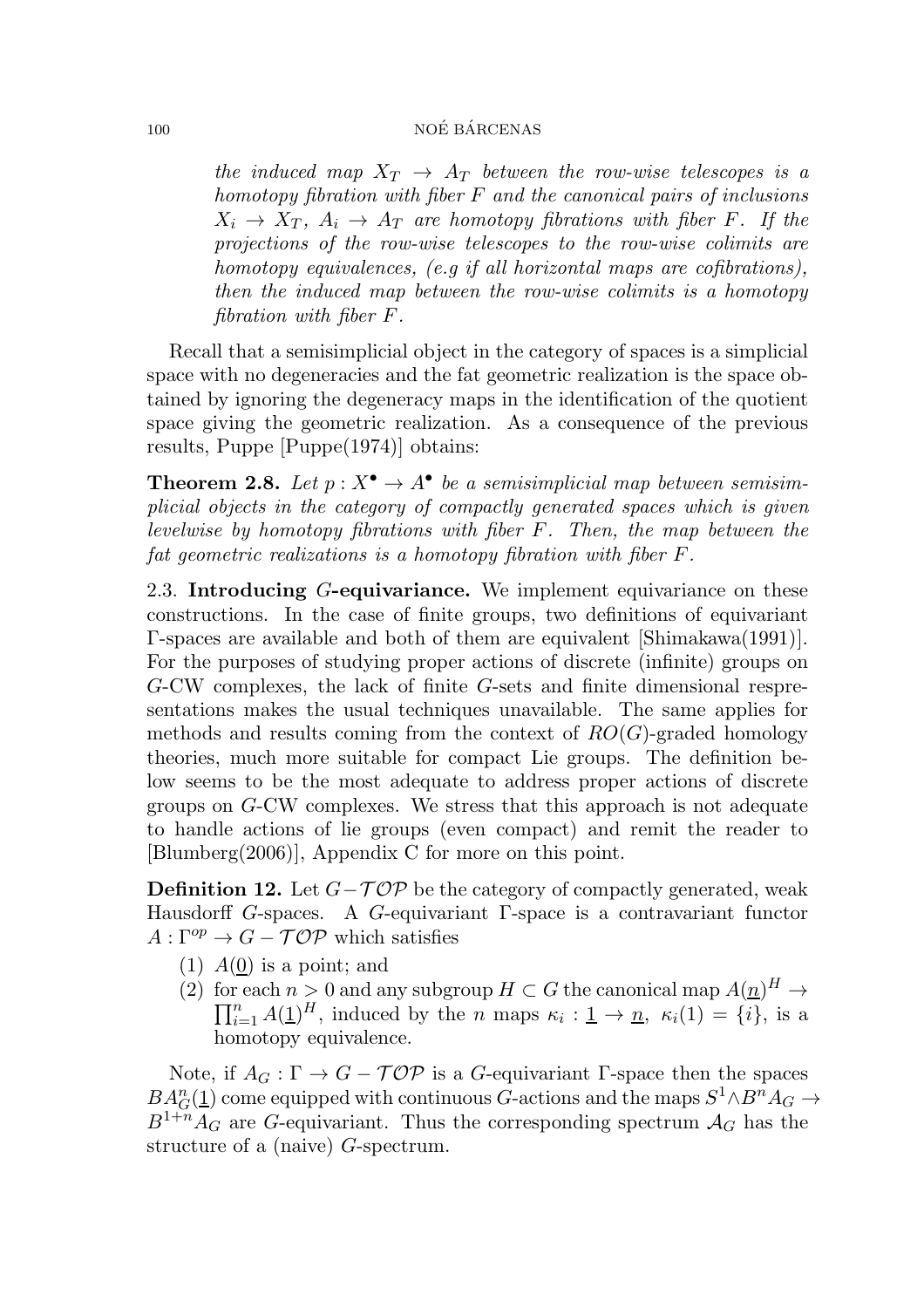We need the following definitions for our construction of an equivariant Γ-space.

**Definition 13** (Categories associated to a group). Let  $G$  be a discrete group. The transport category  $\mathcal{E}G$  has as objects the element of the group, with exactly one morhism between every pair of elements. If  $H$  is a subgroup of G, the groupoid category  $\mathcal{B}H$  is defined as the category with only one object and morphisms all of H.

Remark (Relevant category equivalences). There is a equivalence of categories  $\mathcal{E}G/H \cong \mathcal{B}H$ , which is given by the composition of functors given by the inclusion  $\mathcal{E}H/H \to \mathcal{E}G/H$  and the the equivalence  $\mathcal{B}H \cong \mathcal{E}H/H$ .

Definition 14 (Configuration Model). Let Y be a proper G-CW complex. The category of G-sets on Y is the category of functors from the transport category to the category of sets labelled on Y. The  $\Gamma$ -space of G-sets on Y is the Γ-space associated to the symmetric monoidal structure of  $\mathcal{C}_Y$ . In symbols

$$
M_{\mathcal{C}_Y}(\bar{n}) = |\operatorname{Fun}(\mathcal{E}G, \mathcal{C}_Y(\bar{n}))|
$$

there is a simplicial action of  $G$  on this space determined by the action on the category of functors which is described as follows. Let  $f : \mathcal{E}G \to \mathcal{C}_Y(\bar{n})$  be such a functor. Denote by  $f(h) = (S, \varphi(h) : S \to X)$  the object associated to the object h.  $q \cdot f$  is the object in the functor category which assigns to the object h the object  $(S, g \cdot \varphi(g^{-1}(h))$ , where  $g \cdot \varphi$  stands for the action on the space Y. Note that this  $\Gamma$ -space also admits deloopings, denoted by B and that  $\Omega BM_{\mathcal{C}_Y}(\underline{1})$  is an infinite loop space with an action of G.

**Lemma 2.9.** The  $\Gamma$ -space  $M_{\mathcal{C}_{X,G}}(\underline{1})$  is an equivariant  $\Gamma$ -space.

Proof. Let H be any subgroup. Consider the map

$$
\mathcal{C}_Y(\underline{n})^H \to \prod_{i=1}^n \mathcal{C}_Y(\underline{1})^H
$$

induced by assigning an additive functor the direct sum of its values at 1. Notice that the target of the map can be identified with the realization of the category of functors from  $\mathcal{E}G/H$  to  $\mathcal{C}_{Y}^{n}$  $Y<sup>n</sup>$ , while the source can be thought of as the realization of the category of functors from  $\mathcal{E}G/H$  to a category of direct sum decompositions in  $\mathcal{C}_Y$ . Choosing a model for the direct sum for each *n*-tuple of objects in  $\mathcal{C}_Y$  yields a functor from  $\mathcal{C}_Y^n$  $\int_Y^n$  to  $\mathcal{C}_Y(\underline{n})$  which can be used to show that the canonical functor  $\mathcal{C}_Y(\underline{n}) \to \mathcal{C}_Y(\underline{1})^n$  is an equivalence. Hence for any  $H \subset G$  the induced functor  $\text{Fun}(\mathcal{E}G/H, \mathcal{C}_Y(\underline{n})) \to \text{Fun}(\mathcal{E}G/H, \mathcal{C}_Y^n)$  $_{Y}^{n}$ is an equivalence of topological categories, and hence yields a homotopy equivalence after realization.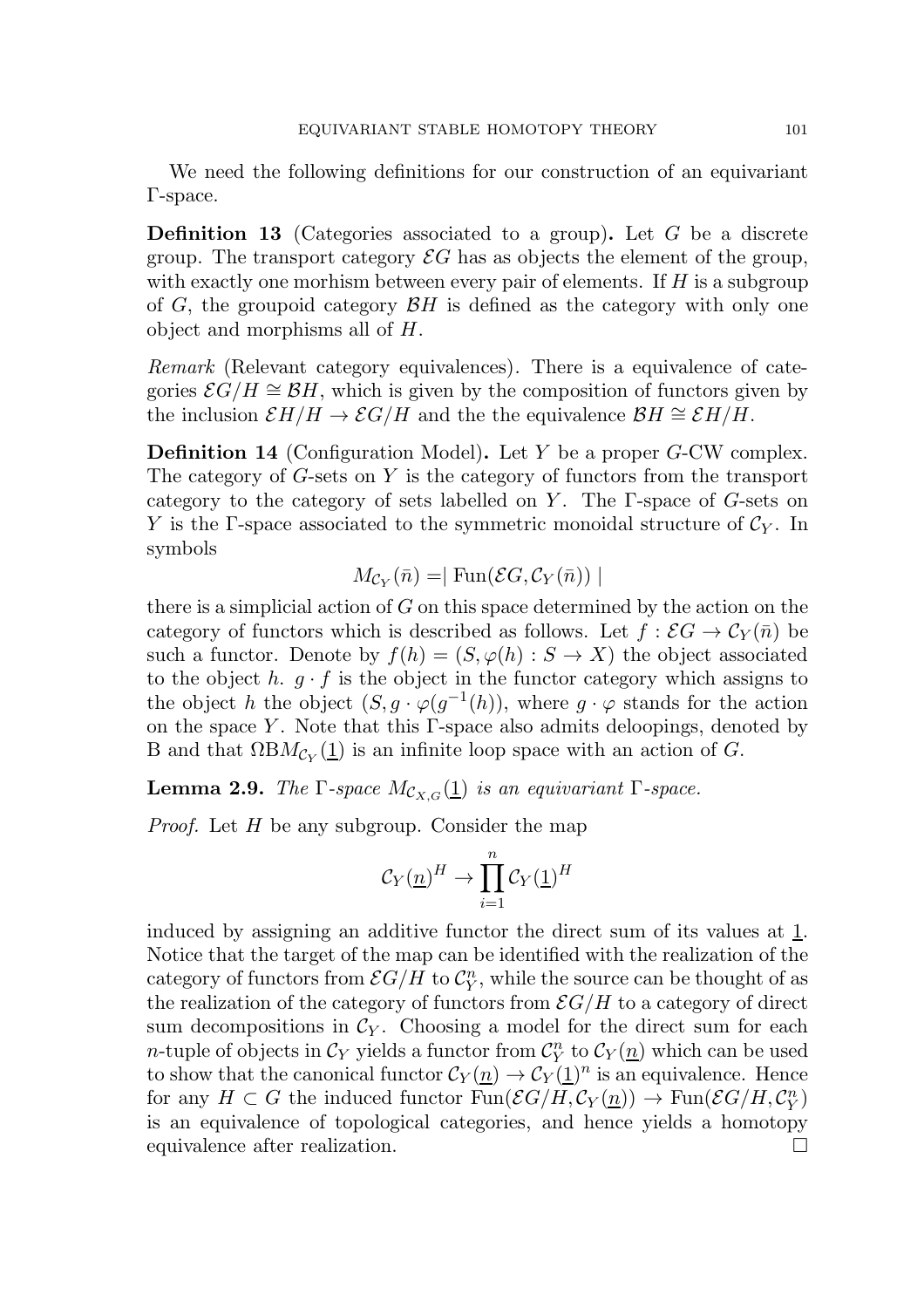We examinate the equivariant homotopy type of the Γ-space  $\Omega BM_{\mathcal{C}_{X,G}}(\underline{1}).$ 

**Lemma 2.10.** Let H be a finite subgroup of G. Let X be a space with trivial action by  $H$ . Then, for every  $G$ -CW complex  $Y$ , there is an isomorphism

$$
[X \times G/H, \Omega \text{B}M_{C_Y}(\underline{1})]_G \cong [X, Q_H(Y_+ \mid_H)]_H
$$

*Proof.* We first recall that  $\mathcal{E}G/H$  is naturally equivalent to  $\mathcal{B}(H)$  We will study the set  $[X, \vert \text{ Fun}(\mathcal{B}H, \mathcal{C}_Y) \vert]_H$ . We note that giving a functor out of the groupoid category amounts to give an object of  $C_Y$  with a conveniently defined action of the finite group  $H$ . That is, there is a group homomorphism  $H \to \text{Auto}(S, \varphi)$ . It follows that we can identify such a functor with a finite  $H$ -set and a map to Y -defined on the finite set- which is compatible with the action. That is to say, the map takes values into the  $H$ -fixed point set. We shall call such objects a finite  $H$ -set on  $Y$ . The geometric realization has the homotopy type of

$$
\coprod_{S,\varphi} \text{BAuto}_{S,\varphi}
$$

where  $S, \varphi$  denote the isomorphism classes of finite H-sets on Y. Given an H-set S, we look at its decomposition into orbits of the type  $H/K_i$  and write  $S = \prod_i n_i H/K_i$ , where  $n_i H/K_i$  denotes the disjoint union of the orbit  $H/K_i$  iterated  $n_i$  times. We consider now an H- universe,  $V^{\infty} = \bigoplus_{\mathbb{N}} \mathbb{C}(H)$ .

Due to an equivariant version of the Whitney embedding theorems, see [Wasserman(1969)], the space of equivariant embeddings  $\text{Emb}_H(H/K, V^{\infty})$ is a model for the classifying space of the Weyl group of  $K$  in  $H$ , in symbols

$$
EW_{K,H} \simeq_H Emb_H(H/K,V^\infty)
$$

we choose such a fixed homotopy equivalence for the rest of the proof. On the other hand, for every map  $\varphi : S \to Y$ , evaluation at the identity coset gives a map

$$
\mathrm{Map}(n_i H/K_i, V^{\infty}) \approx \prod_i \mathrm{Map}(H/K_i, V^{\infty}) \stackrel{\varphi}{\longrightarrow} \prod_i Y^{K_i}
$$

which we denote by  $\varphi_i$ . By means of this we can identify the spaces

$$
\coprod_{S,\varphi} \text{BAuto}_{S,\varphi} \simeq \coprod_{n} \coprod_{K} \text{Emb}(nH/K, V^{\infty}) \underset{(W_{K,H})^n \wr \Sigma_n}{\times} (Y^K)^n
$$

Now, up to homotopy, given an embedding of  $\prod n_i H/K_i$  in  $V^{\infty}$ , we can choose finite dimensional,  $W_{K_i,H}$ -invariant subspaces  $V_i$  such that  $n_iH/K_i \subset$  $U_i \subset V_i$  and a tubular neighborhood  $U = \cup U_i$  suitable for constructing a collapse map  $S_i: S^{V_i} \to S^{V_i}$  sending the tubular neigborhood homeomorphically into  $V_i$  and collapsing the exterior to  $\infty$ . We now form the  $W_{K,H}$ -equivariant map  $\tau_i: S^{V_i} \to S^{V_i} \wedge Y_+^{K_i}$  defined by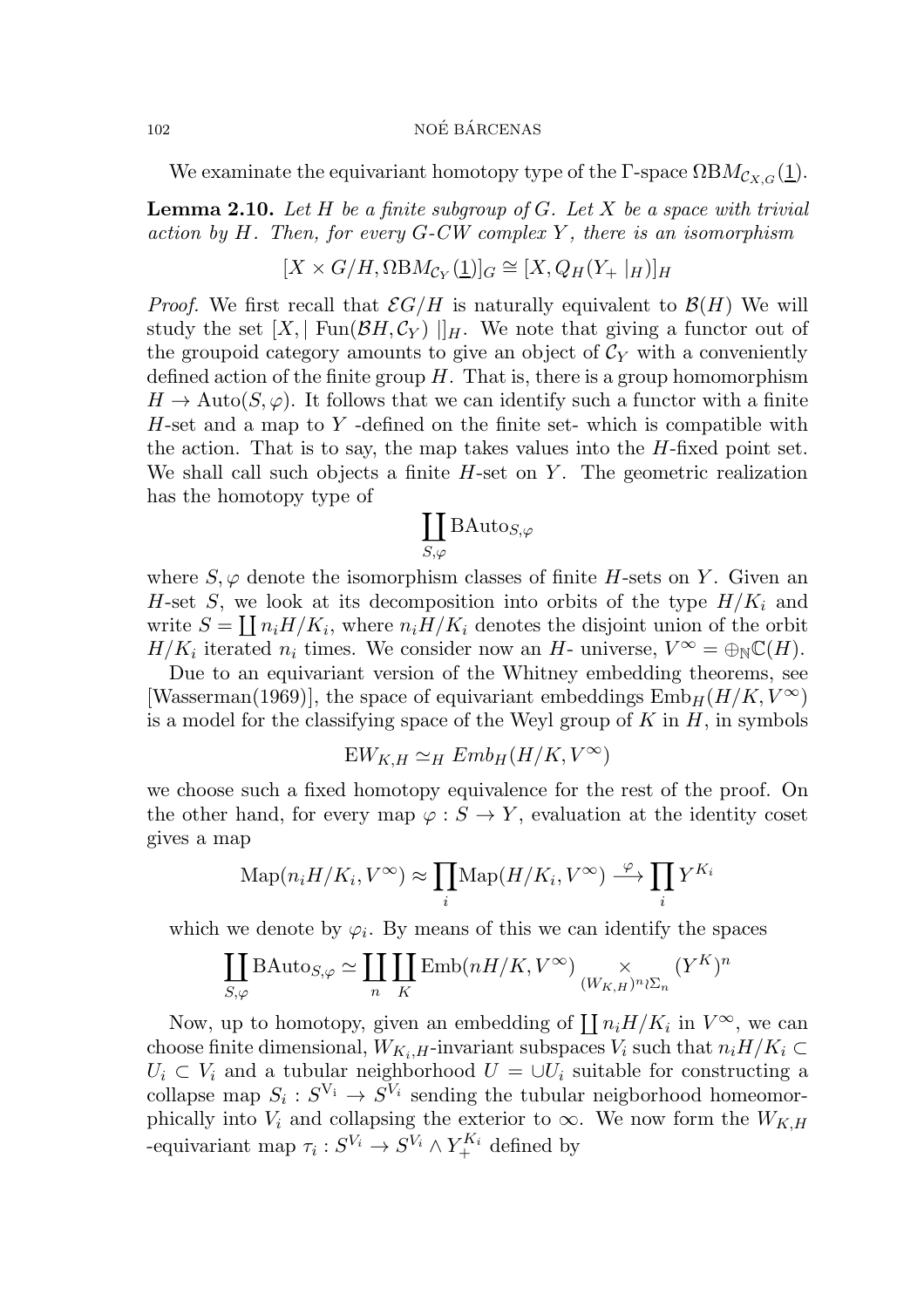$$
x \mapsto \begin{cases} \infty & v \in V^i - \bar{U} \text{ or } v = \infty \\ S(v) \wedge \varphi_i(eH) & v \in U_i \end{cases}
$$

And we pass to the quotient

$$
\mathrm{Emb}_H(H/K,V^\infty)\times Y^K\to \mathrm{Emb}(H/K,V^\infty)\underset{W_{K,H}}{\times} Y^K
$$

This defines a map to the equivariant stable  $W_{K,H}$ -maps as follows, where the product is meant to contain all subgroups  $K \subset H$ .

$$
|\text{ Fun}(\mathcal{B}H, \mathcal{C}_Y)| \to \prod_K \{\{\ast\}, \text{EW}_{K,H} \underset{W_{H,K}}{\times} Y^K\}_{W_{K,H}}
$$

To resume, we get a map

$$
[X, \mid \text{Fun}(\mathcal{B}H, \mathcal{C}_Y) \mid]_H \xrightarrow{\alpha} \prod_K [X, Q_{W_{H,K}}(\text{EW}_{K,H} \underset{W_{K,H}}{\times} Y^K)]
$$

The map  $\alpha$  determines a transformation of contravariant functors between a monoid valued and a group valued functor, thus factoring out trough the group completion. As both functors of  $X$  are representable, the universal property of the group completion implies that the map  $\tilde{\alpha}$  in the following diagram is an isomorphism

$$
[X, \mid \text{Fun}(\mathcal{B}H, \mathcal{C}_Y) \mid]_H \longrightarrow \prod_K [X, Q_{W_{K,H}}(\text{EW}_{K,H} \underset{W_{K,H}}{\times} Y^K)] \cong [X, Q_H Y]_H
$$
  

$$
[X, \Omega \text{BM}_{\mathcal{C}_Y}]_H
$$

Where the right upper isomorphism is obtained by a splitting result for finite groups, for instance Theorem 2.1 p. 206 in  $[May(1996)]$ .

We obtain from proposition 2.10

Corollary 1. For any finite subgroup H of G, and any number  $n \in \mathbb{N} \cup \{0\}$ , there exist group isomorphisms

$$
[S^n \times G/H, \Omega \text{B}M_{\mathcal{C}_Y}]_G \cong \pi_n^H(Y)
$$

$$
\pi_0(\text{Map}_G(G/H, \Omega \text{B}^n M_{\mathcal{C}_Y})_G) \cong \pi_{-n}^H(Y)
$$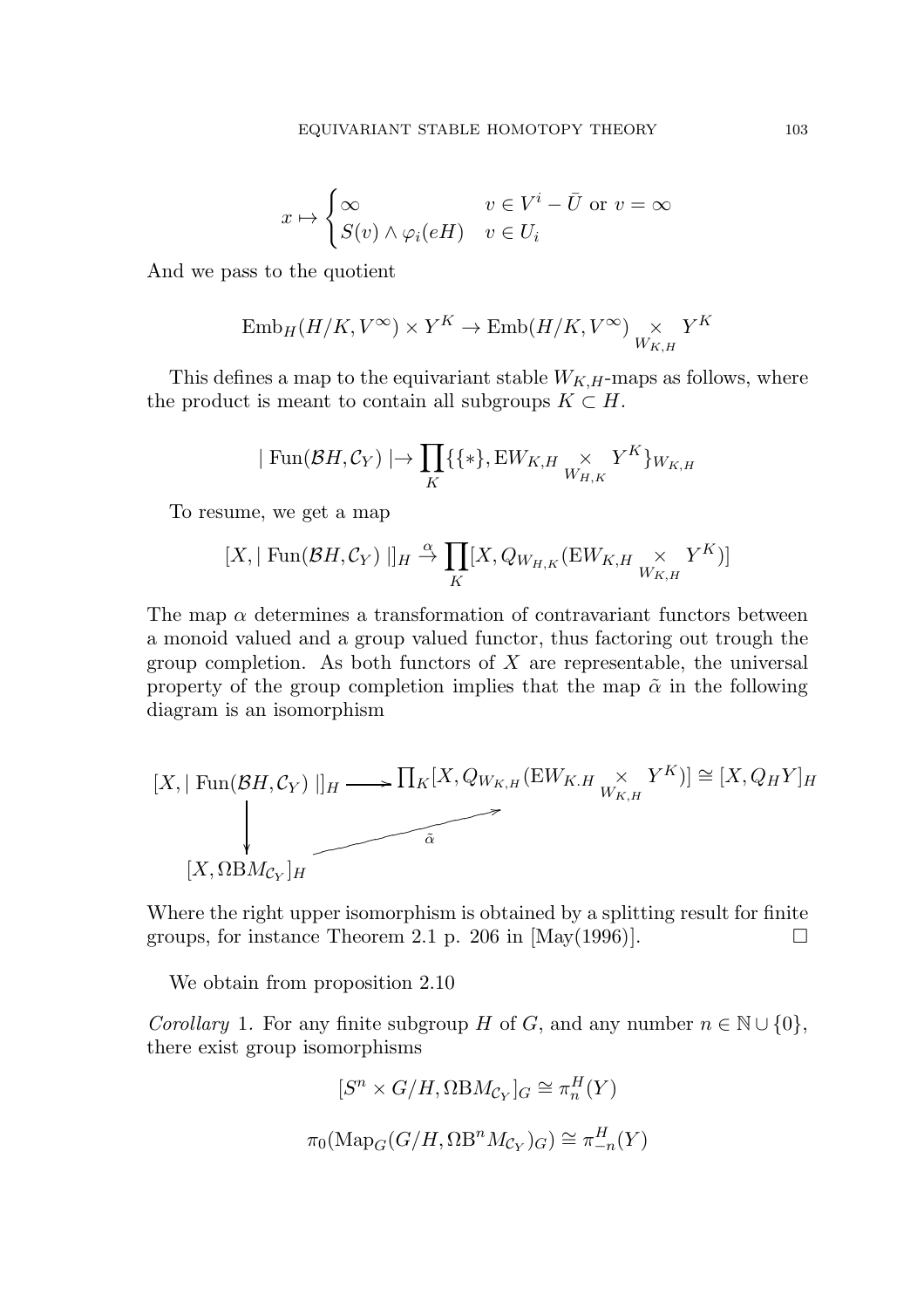2.4. The associated contravariant  $Or(G)$ -space. Although the configuration model introduced in 14 is useful for some purposes, particularly the proof of exactness, lemma 4.2 below, the configuration model is not functorial.

We overcome this difficulty by describing an  $Or(G)$ -space which does depend functorially on  $X$  and which represents the same homotopy type with respect to spaces with finite isotropy. Related constructions have been considered in [Shimakawa(1991)], section 1 page 243.

Let set be the category of finite sets, which has a symmetric monoidal structure coming from disjoint union. For any discrete group  $G$ , define the equivariant Γ-space | set<sub>G</sub> | as the functor which assigns to an object  $\underline{n}$  in Γ the geometric realization of the category of functors from the transport category of G to the category  $set(n)$  of disjoint unions of finite sets indexed by n and coherent set isomorphisms.

In Symbols:

$$
|\n\operatorname{set}_G| = |\operatorname{Fun}(\mathcal{E}G, \operatorname{set}(\underline{n}))|
$$

as described in example 1, this  $G$ - space has an associated  $Or(G)$ -space, which we denote by  $set^?$ .

The following is an ad-hoc adaptation of [Shimakawa(1989)].

**Definition 15.** Let  $X$  be a proper  $G$ -CW complex.

The associated  $Or(G)-\Gamma$ - space associated to X is the contravariant  $Or(G)$ space given by assigning to an orbit  $G/H$  the functor which to an object  $G/H$  assigns the functor defined on  $\Gamma$ 

given by the geometric realization of the topological category  $\Sigma^H_X$  whose space of objects is the space

$$
X^{H_+^{\underline{n}}} \wedge \operatorname{set}^H(\underline{n})
$$

and where a morphism between the objects  $x(\underline{n}) \wedge y(\underline{n})$  and  $x(\underline{m}) \wedge y(\underline{m})$  is a morphism in  $\Gamma$ ,  $\theta$  :  $\underline{n} \to \underline{m}$  for which  $x(\theta(\underline{n})) \wedge y(\theta(\underline{n})) = x(\underline{m}) \wedge y(\underline{m})$ .

**Lemma 2.11.** Let X and Y be proper  $G-CW$  complexes. There exists a natural isomorphism

$$
[Y^?, \Omega B(X^?_+ \wedge \text{set}^?)]_{\text{Or}(G, \mathcal{FIN})} \longrightarrow [Y^?, Q_?(X_+)]_{\text{Or}(G, \mathcal{FIN})}
$$

Proof. The map is given as the composition of two functors, the Γ-category functors  $\mathcal{C}_Y(\underline{n}) \rightarrow \Sigma_Y^{\{e\}}$  $Y^{(e)}(n)$  which assigns to the object  $(S, \varphi)$  the object  $(S, \varphi(S))$ . The second functor involved in the definition of the left hand side map is the associated space functor  $Z \mapsto Z^?$ . After this composition, it is easy to verify that the obtained  $Or(G)$ -space asigns to an object  $(G/H)$  the category

 $\text{Fun}(\mathcal{E}G,\Sigma_Y)^H,$  which is equivalent to  $\text{Fun}(\mathcal{B}H,\Sigma_Y).$  Using an analogous argument to proposition 2.10 for  $\Sigma_X$ , one checks that for any object  $G/H$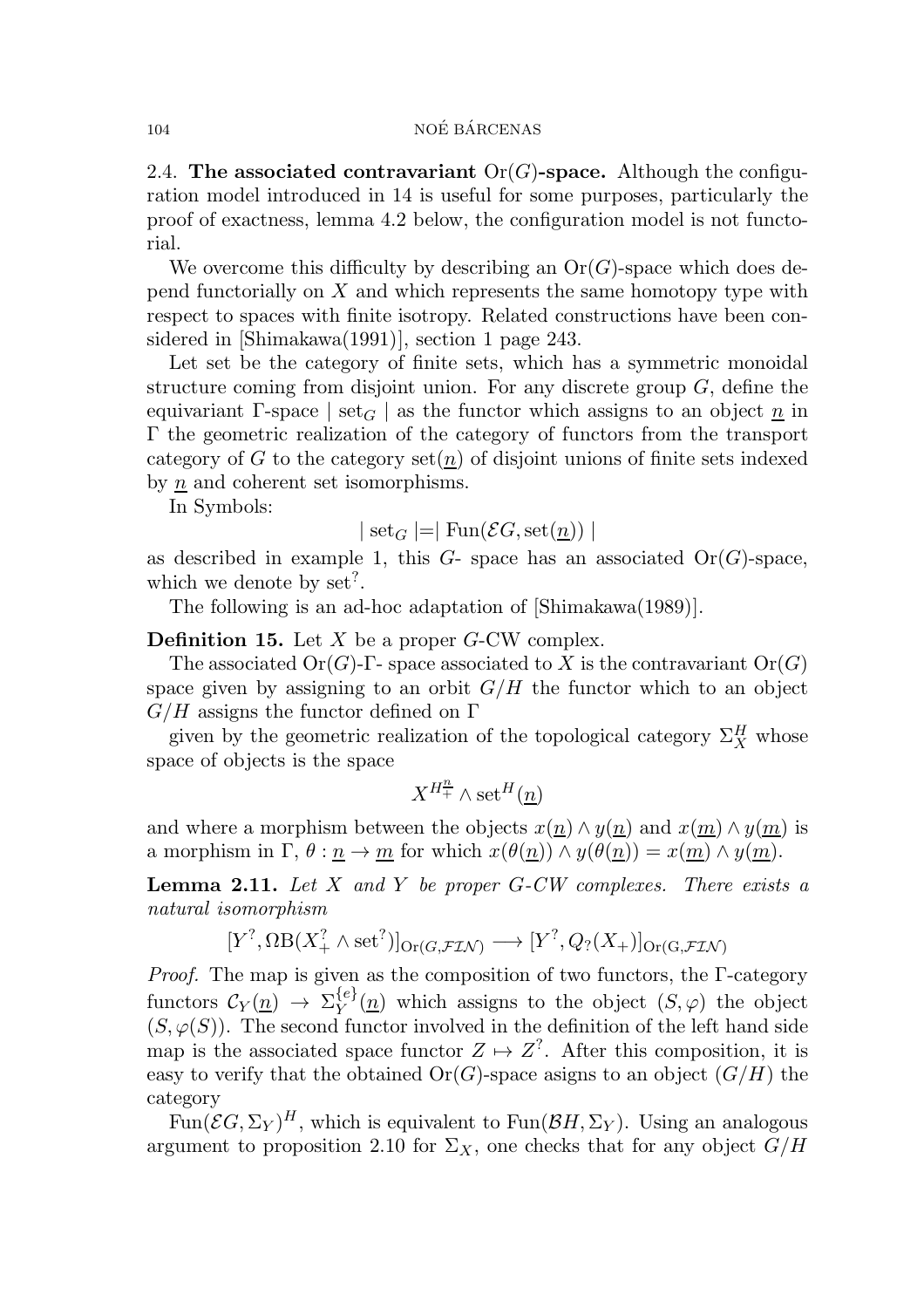in  $Or(G, FLN)$ , the group completions agree with  $Q_H(Y_+)$  up to weak homotopy equivalence.

## 3. Equivariant Homology Theories

3.1. Axiomatic description of Equivariant Homology Theories. In this section, we define equivariant stable homotopy groups for proper G-CW complexes and prove that this definition yields an equivariant homology theory on the category of proper G-CW complexes.

We recall the axioms of an Equivariant Homology Theory, as introduced in [Lück and Reich $(2005)$ ].

**Definition 16.** Let G be a group and fix an associative ring with unit R. A G-homology theory with values in R-modules is a collection of covariant functors  $\mathcal{H}_n^G$  indexed by the integer numbers  $\mathbb{Z}$  from the category of  $G$ -CW pairs together with natural transformations  $\partial_n^G : \mathcal{H}_n(X,A) \to \mathcal{H}_{n-1}^G(A) =$  $\mathcal{H}_{n-1}(A,\emptyset)$ , such that the following axioms are satisfied:

- (1) If  $f_0$  and  $f_1$  are G-homotopic maps  $(X, A) \to (Y, B)$  of G-CW pairs, then  $\mathcal{H}_n^G(f_0) = \mathcal{H}_n^G(f_1)$  for all n.
- (2) Given a pair  $(X, A)$  of G-CW complexes, there is a long exact sequence

$$
\cdots \stackrel{\mathcal{H}_{n+1}^{G}(j)}{\rightarrow} \mathcal{H}_{n+1}^{G}(X, A) \stackrel{\partial_{n+1}^{G} \rightarrow} {\rightarrow} \mathcal{H}_{n}^{G}(A) \stackrel{\mathcal{H}_{n}^{G}(i)}{\rightarrow} \mathcal{H}_{n}^{G}(X) \stackrel{\partial_{n}^{G} \rightarrow} {\rightarrow} \mathcal{H}_{n-1}^{G}(A) \stackrel{\mathcal{H}_{n-1}^{G}(i)}{\rightarrow} \cdots
$$

where  $i : A \to X$  and  $j : X \to (X, A)$  are the inclusions.

(3) Let  $(X, A)$  be a G-CW pair and  $f : A \rightarrow B$  be a cellular map. The canonical map  $(F, f) : (X, A) \to (X \cup_{f} B, B)$  induces an isomorphism

$$
\mathcal{H}_n^G(X,A)\stackrel{\cong}{\to} \mathcal{H}_n^G(X\cup_f B,B)
$$

(4) Let  $\{X_i \mid i \in \mathcal{I}\}\$ be a family of *G-CW*-complexes and denote by  $j_i: X_i \to \coprod_{i \in \mathcal{I}} X_i$  the inclusion map. Then the map

$$
\oplus_{i\in\mathcal{I}}\mathcal{H}_n^G(j_i):\oplus_{i\in\mathcal{I}}\mathcal{H}_n^G(X_i)\stackrel{\cong}{\to} \mathcal{H}_n^G(\coprod_iX_i)
$$

is bijective for each  $n \in \mathbb{Z}$ .

Let  $\alpha : H \to G$  be a group homomorphism and X be an H-CW complex. The induced space  $\text{ind}_{\alpha} X$ , is defined to be the G-CW complex defined as the quotient space obtained from  $G \times X$  by the right H-action given by  $(q, x) \cdot h = (q\alpha(h), h^{-1}x)$ .

 $\Box$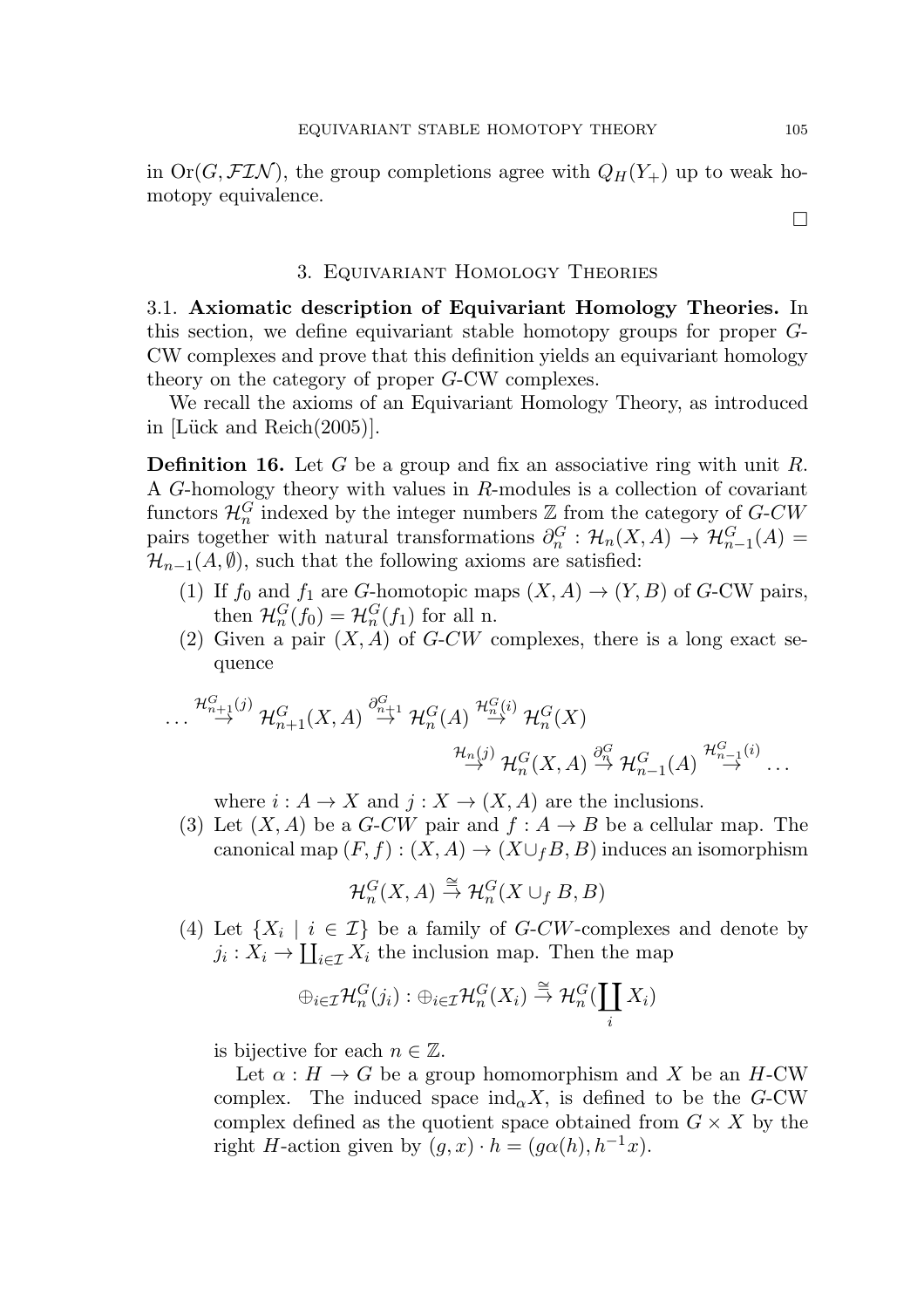An equivariant homology theory consists of a family of G-homology theories  $\mathcal{H}^G_*$  together with natural group homomorphisms

$$
ind_{\alpha}: \mathcal{H}_n^H(X, A) \longrightarrow \mathcal{H}_n^G(ind_{\alpha}(X, A))
$$

associated with a homomorphism  $\alpha : H \to G$  which satisfy the following conditions

- (1) ind<sub> $\alpha$ </sub> is an isomorphism whenever ker  $\alpha$  acts freely on X.
- (2) For any  $n, \partial_n^G \circ \text{ind}_{\alpha} = \text{ind}_{\alpha} \circ \partial_n^H$ .
- (3) For any group homomorphism  $\beta: G \to K$  such that ker  $\beta \circ \alpha$  acts freely on  $X$ , one has

$$
ind_{\alpha \circ \beta} = \mathcal{H}_n^K(f_1 \circ ind_{\beta} \circ ind_{\alpha}) : \mathcal{H}_n^H(X, A) \to \mathcal{H}_n^K(ind_{\beta \circ \alpha}(X, A))
$$

where  $f_1: \text{ind}_{\beta} \text{ind}_{\alpha} \rightarrow \text{ind}_{\beta \circ \alpha}$  is the canonical G-homeomorphism.

(4) For any  $n \in \mathbb{Z}$ , any  $g \in G$ , the homomorphism

$$
\mathrm{ind}_{c(g):G\to G} \mathcal{H}_n^G(X,A) \to \mathcal{H}_n^G(\mathrm{ind})_{c(g):G\to G}(X,A))
$$

agrees with the map  $\mathcal{H}_n^G(f_2)$ , where  $f_2: (X, A) \to \text{ind}_{c(g):G \to G}(X, A)$ sends x to  $(1, g^{-1}x)$  and  $c(g)$  is the conjugation isomorphism in G.

4. Definition and verification of the axioms

4.1. G-homological structure. We introduce now the equivariant stable homotopy groups between proper G-CW pairs

**Definition 17.** Let  $(X, A)$  be a proper G-CW pair. The equivariant stable homotopy groups of  $(X, A)$  are defined as

$$
\pi_n^G(X, A) = \begin{cases} \pi_n(\Omega \text{B} M_{\mathcal{C}_{X \cup \text{Cone} A, G}}(\underline{1})), n \ge 0\\ \pi_1(\Omega \text{B}^{1-n} M_{\mathcal{C}_{X \cup \text{Cone} A, G}}(\underline{1})), n < 0 \end{cases}
$$

The main result of the rest of this section is

**Theorem 4.1.** Definition 17 gives an example of a functor satifying exactness and excision. By means of proposition 2.11, it can be associated with an Equivariant Homology Theory.

Remark. It is known, [Lück and Reich $(2005)$ ], proposition 6.8 in page 94, that in order to provide a Homology Theory, it suffices to construct a functor from the category of small groupoids to the category of spectra sending equivalences to weak equivalences. Whereas this approach can be used for the equivariant Homology Theory associated to algebraic K-theory and (topological) K-Homology, as for example in  $[Davis]$  and  $Lück(1998)]$ , it presents some difficulties when trying to define equivariant stable homotopy theory. Our proof of exactness uses the concrete model from definition 14.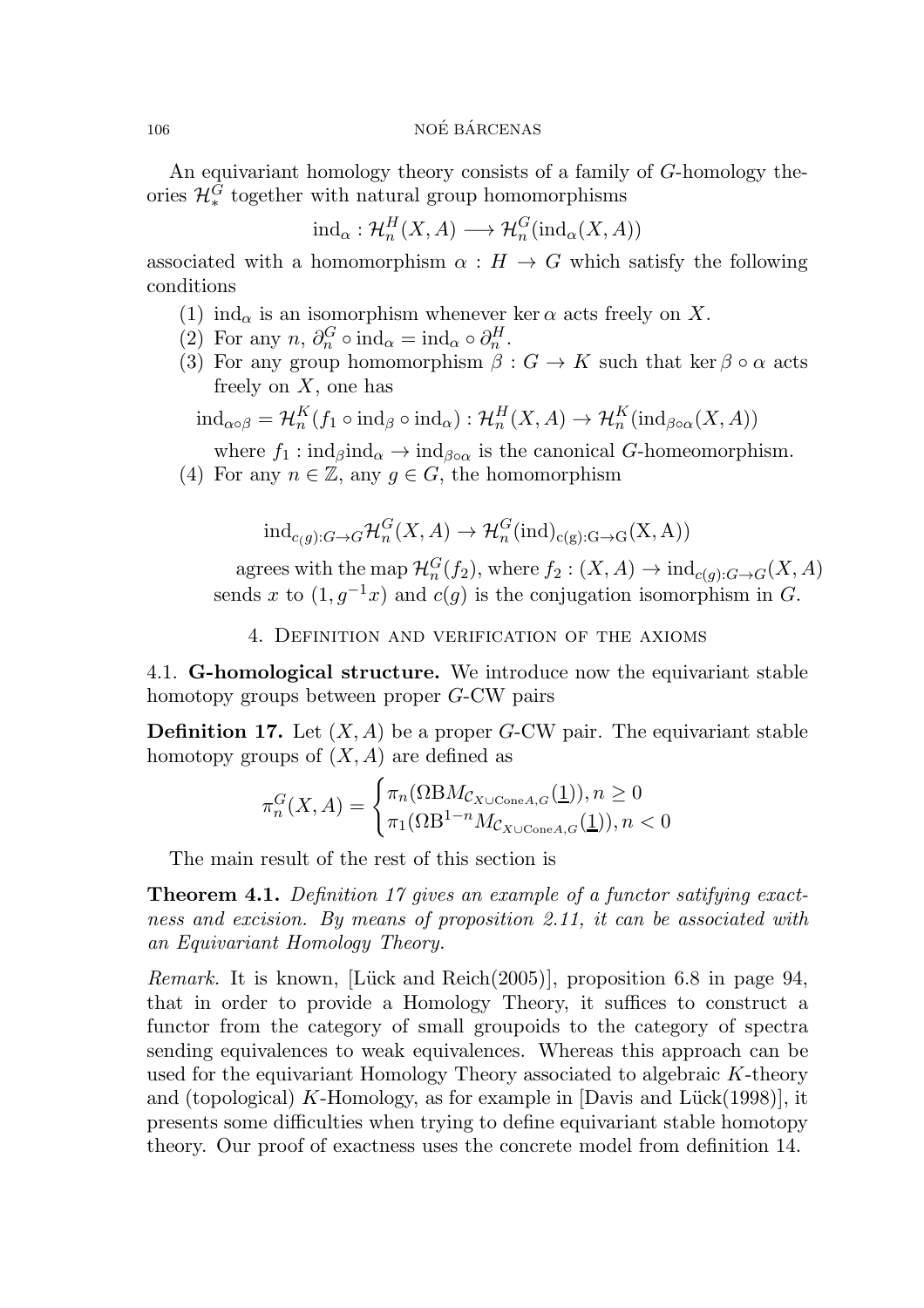The following lemma deals with the exactness property:

**Lemma 4.2.** Let  $(X, A)$  be a G-CW pair. The inclusions  $j: X \to X \cup_A$ Cone(A) and  $i: A \rightarrow X$  induce a sequence of abelian groups

$$
\pi^G_*(A) \stackrel{i_*}{\to} \pi^G_*(X) \stackrel{j_*}{\to} \pi^G_*(X,A)
$$

which is exact in the middle.

Proof. The question is reduced to analize the behaviour of the map

$$
M_{\mathcal{C}_{X,G}}(\underline{1}) \to M_{\mathcal{C}_{X \cup \text{Cone}A,G}}(\underline{1})
$$

induced by the map  $i$ . Using Remark 2.3, and Lemma 2.1, as well as Theorem 2.8, the question is reduced to prove that for any subgroup  $H \subset G$ , any natural number *n*, the natural transformation  $j_*,$  defined between the simplicial objects  $Ch_H^n$  in the category of compactly generated spaces whose objects are given by length  $n$  chains of natural transformations



between functors  $f_i$ , induces a homotopy fibration with fiber  $A$ .

We will examinate the behaviour of the natural transformation induced by j when restricted to  $Ch_H^n$ , beginning with  $Ch_H^0$ , the space of 0-simplices. We will introduce the following notation

Given an equivalence class of a functor  $f : \mathcal{B}H \to \text{set}$ , a model for f is a finite set  $f(\{\bullet\}) = S \subset \mathbb{N}$  together with an group homomorphism  $H \to \Sigma_{|S|}$ implementing an action given by the functor. We call a model  $S$  irreducible if it has no proper subfunctors. Let  $\mathcal{C}_S^H$  $S<sub>S</sub><sup>H</sup>(X)$  be the full subcategory of functors equivalent to those defined by finite disjoint unions  $\prod_{i=1}^k f$ , in the sense that they admit a model given by the disjoint union of  $\coprod_{i=1}^{k} S$ , where S is an irreducible model for the functor, and a map  $\coprod \varphi_i : \coprod_i \dot{S} \to \text{Objects } \mathcal{C}_{\dot{X}}^*$  $X^H$ to the space of objects.

Specializing to  $\{\bullet\}$ , the functor admiting a model S with only one point and trivial action, the category  $\mathcal{C}_{\{\bullet\}}^H(X)$  consists of the category of finite sets labelled in  $X^H$ . Topologized as subspace of the configuration space,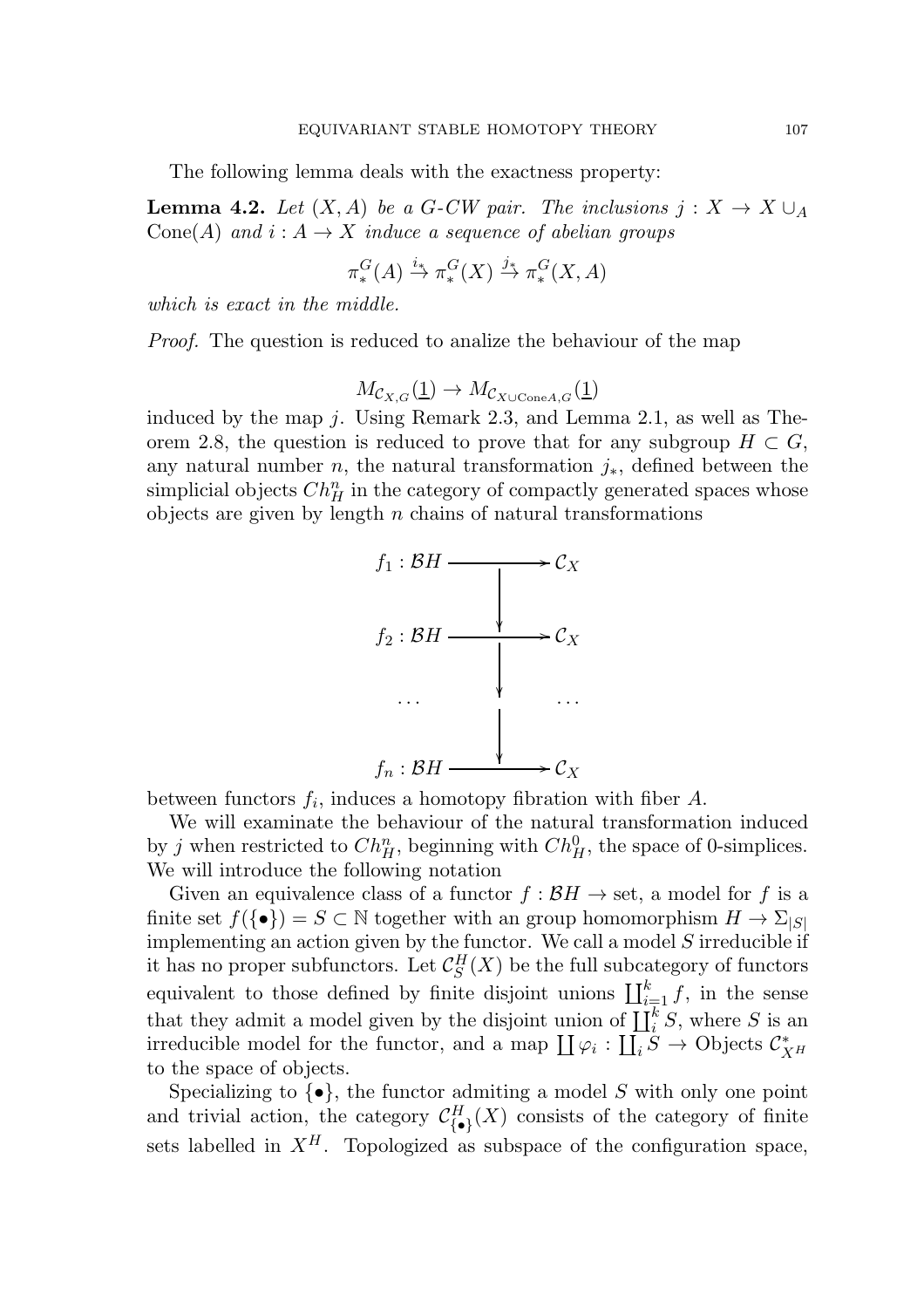the space of functors given by an irreducible model agrees with  $X_+^H$ . The natural transformation induced by  $j$  agrees up to homeomorphism with the map  $X_+^H \to (X \cup_A \text{ConeA}^H)_+,$  which is homotopy equivalent to the quotient map  $X_+^H \to X/A^H$ . Lemma 2.7 allows to conclude that the natural transformation induced by j induces a homotopy fibration with fiber  $A<sup>H</sup>$  at the level of morphism spaces in the category  $\mathcal{C}_{\{\bullet\}}^H(X)$ . In particular, for any natural number, the map defined on the reducible functors given as  $n$ -th disjoint union of maps defined in  $\{\bullet\}$ , up to homeomorphism the map induced on the configuration spaces  $C^n(X_+^H) \to C^n(X \cup_A \text{Cone} A^H)$ , is a homotopy fibration:

For any irreducible model S, the irreducible functors in  $\mathcal{C}_{\{\bullet\}}^H(X)$  consist of a point in the configuration space  $C^{|S|}(X^H)$  and a permutation of the elements induced by the action on the model  $S$ . Hence, the natural transformation induced by j restricts to the induced map  $C^{|S|}(X^H) \rightarrow$  $C^{|S|}(X \cup_A \text{Cone} A^H)$  equivariantly with respect to the actions permuting the coordinates labelled on S.

Since the space of objects decomposes as the wedge of  $\mathcal{C}_S^H$  $S(X)$  for all equivalence classes of models  $S$ , the result follows for  $Ch_0^H$ . Since morphisms are discrete, Theorem 2.8 finishes the proof

**Lemma 4.3.** Let  $X = \coprod X_i$ . Then  $M_{\mathcal{C}_{X,G}}(\underline{1}) \simeq \vee_i M_{\mathcal{C}_{X_i}}(\underline{1})$ 

*Proof.* This boils down to the fact that  $C_*(\coprod_i X_i) \approx \vee_i C_*(X_i)$ 

**Lemma 4.4.** Let  $(X, A)$  be a proper G-CW pair and  $f : A \rightarrow B$  be a cellular map. The canonical map  $(F, f) : (X, A) \to (X \cup_{f} B, B)$  induces an isomorphism

$$
\pi_n^G(X,A)\stackrel{\cong}{\to} \pi_n^G(X\cup_f B,B)
$$

Proof. The result is equivalent to the fact that for any G-CW complexes, and any subcomplexes  $X_1, X_2$  such that  $X = X_1 \cup X_2$ , the groups  $\pi_n^G(X, X_1)$ and  $\pi_n^G(X_1, X_1 \cap X_2)$  are isomorphic. But this follows since the inclusion  $(X_1, X_1 \cap X_2) \to (X, X_1)$  induces an equivariant homotopy equivalence.

4.2. Induction Structure. The following proposition resumes the results concerning induction structure.

**Lemma 4.5.** Let X be an H-CW complex and  $\alpha : H \to G$  be an homomorphism of discrete groups. Suppose that ker  $\alpha$  is a finite group and acts freely on the  $H$ - space  $X$ . Then there exists a map

$$
M_{\mathcal{C}_{X,H}} \to M_{\mathcal{C}_{\mathrm{ind}_{\alpha}X, G}}
$$

 $\Box$ 

 $\Box$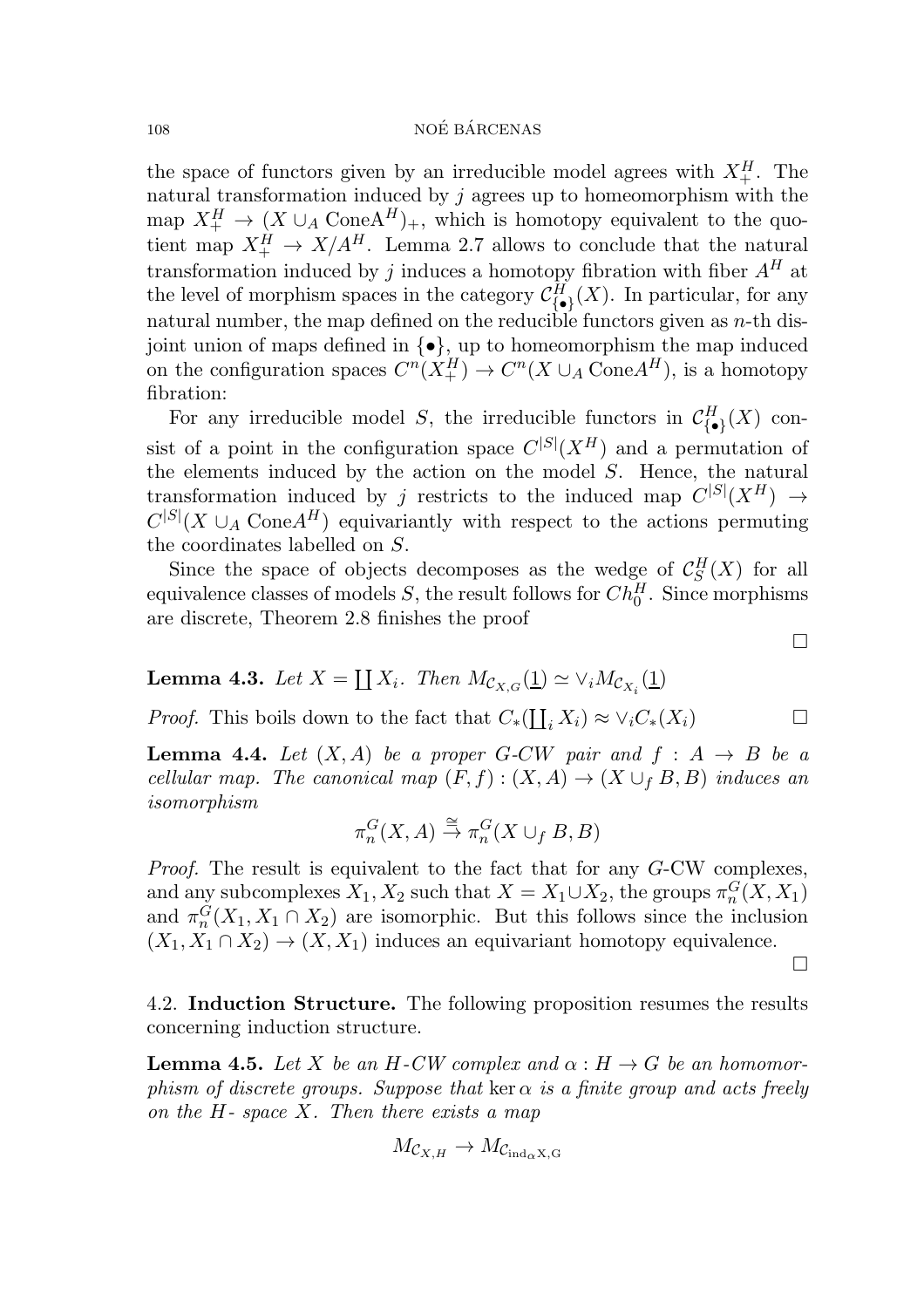inducing an isomorphism at the level of homotopy groups.

*Proof.* We will construct the map as a functor  $\text{ind}_{\alpha}$  between the relevant categories. Let  $f : \mathcal{E}H \to \mathcal{C}_X$  be a functor and denote by  $f(e) = S, \varphi : S \to$ X the value at the object  $e \in H$ . Denote by  $\prod f(e)$  the object in  $\mathcal{C}_X$  given  $|\ker \alpha|$ 

by the set  $S_{\text{ker }\alpha}$  obtained as the iterated disjoint union of copies of S, as many times as the cardinality of ker  $\alpha$ , and the function  $\coprod \varphi$ . Since ker  $\alpha$  acts freely, the map  $i: X \to \text{ind}_{\alpha} X$  is injective, and hence the constant functor  $\mathcal{E}G \to \mathcal{C}_{\text{ind }X}$  with value  $S_{\ker \alpha}, i \circ \coprod_{\ker \alpha} \varphi$  is well defined. We will analyze the behaviour of the functor ind  $\alpha$ . Let  $K \leq H$  be any subgroup. Using remark 2.3, the behaviour of the map on the K, respectively  $\alpha(K)$ - fixed point set reduces to the study of the functor categories  $\text{Fun}(\mathcal{E}H/K,\mathcal{C}_X)$ ,  $\text{Fun}(\mathcal{E}G/\alpha(K), \mathcal{C}_{\text{ind}_{\alpha}X})$ , and ultimately to the behaviour of the functor  $\text{ind}_{\alpha}$ in the functor categories  $\text{Fun}(\mathcal{B}K,\mathcal{C}_X)$ ,  $\text{Fun}(\mathcal{B}\alpha(K),\mathcal{C}_{\text{ind}_{\alpha}X})$ . That is the functor which assigns to a functor  $f$  defined on the unique object with value  $S, \varphi : S \to X$ , the object with value  $i \circ \coprod S, \coprod \varphi$ , and where an automorphism given by  $k \in K$  gives the block isomorphism given by the iterated union of the isomorphisms. We will use the usual fibering Theorem [Quillen(1973)], Theorem A in page 93 to conclude the (weak) homotopy equivalence of these spaces.

Let  $f \in \text{Fun}(\mathcal{B}\alpha(K), \mathcal{C}_{\text{ind}_{\alpha} X})$  be a functor. Given Any pair of objects  $c_1, c_2$  in Fun( $\mathcal{B}K, \mathcal{C}_X$ ) with isomorphisms ind<sub> $\alpha$ </sub>  $ci \to f$  is isomorphic to f via an isomorphism induced from one of finite sets. The freeness of the action of ker  $\alpha$  implies that there exists isomorphisms  $c_1 \rightarrow c_2$ . Hence, the functor induces a homotopy equivalence.

 $\Box$ 

Remark. The previous functor defines a kind of "transfer map"

$$
\text{Fun}(\mathcal{E}H/K,\mathcal{C}_X)\to \text{Fun}(\mathcal{E}G/\alpha(K),\mathcal{C}_{\text{ind}_{\alpha}X})
$$

in the sense that it gives a map in the opposite direction to the one induced by the projection  $H/K \to G/\alpha(K)$ . Induction structures are closely related to collapse maps or appropriate transfer constructions in  $RO(G)$ graded cohomology built up out of them. See [Wirthmüller $(1974)$ ], and also [Lewis et al.(1986)Lewis, May, Steinberger, and McClure]. Although the hypotesis of the finiteness of ker  $\alpha$  seems to be annoying, the reason for this lies perhaps in this fact. Transfer Maps are usually defined under the assumption of compact fibers.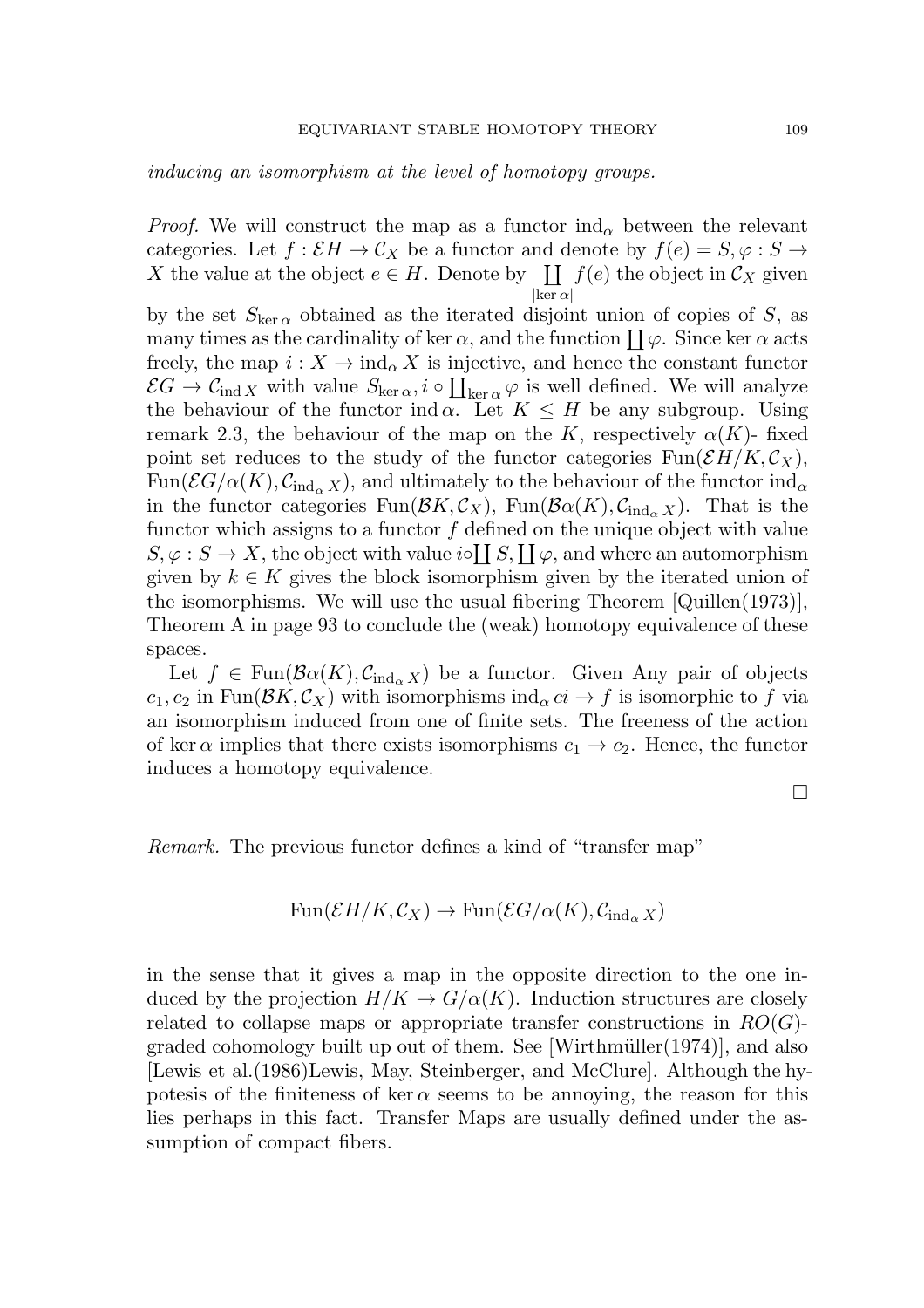5. The Bivariant Theory and the Bivariant Burnside Module FOR INFINITE GROUPS.

A naive spectrum E with an action of a group G yields a  $\mathbb{Z}$ -graded G-Cohomology Theory, defined by

$$
\mathcal{H}_G^n(X, A) = \pi_*(\text{Map}_G(X/A, E(n + *)))
$$

We extend the covariant notion given in the previous section to a bifunctor defined in the category of proper G-CW complexes, depending covariantly and contravariantly, consisting in the covariant part of an equivariant homology theory and in the contravariant part of an equivariant cohomology theory. We will describe a multiplicative structure in the cohomological part.

**Definition 18.** Let  $(X, A)$  and  $(Y, B)$  be proper G-CW complexes. We define the stable bivariant theory to be the groups

$$
\omega_G^{-n}((X, A); (Y, B)) = \pi_n(\text{Map}_G(X/A, \Omega \text{B}M_{\mathcal{C}_{Y \cup \text{Cone}}B})(\underline{1})), n \le 0
$$

respectively

$$
\omega_G^n((X,A); (Y,B)) = \pi_1(\operatorname{Map}_G(X/A, \Omega B^{1-n} M_{\mathcal{C}_{Y \cup \operatorname{Cone} B}})(\underline{1})), n < 0
$$

We have straightforwardly from theorem 4.1, and from the fact that equivariant Γ-spaces as introduced in definition 8 produce Z-graded equivariant cohomology theories:

**Lemma 5.1.** The stable bivariant theory restricts to a  $\mathbb{Z}$ -graded equivariant homology, respectively, cohomology theory for a given proper G-CW complex X, respectively Y .

The Z-graded equivariant cohomoloogy theories associated to equivariant Γ-spaces in the sense of definition 8 come with an (internal) multiplicative structure.

Let  $\coprod_{s\in S} X_s$ ,  $\coprod_{t\in T} Y_t$  be objects in the Γ-category of finite sets and disjoint union. By means of an isomorphism  $\alpha : \mathbb{N} \times \mathbb{N} \cong \mathbb{N}$ , the set  $X_s \times Y_t \subset \mathbb{N} \times \mathbb{N}$  can be handled as a finite set in  $\mathbb{N}$ . Hence, for every pair of finite sets S, T we get a functor  $\alpha_* : \text{set}_S \times \text{set}_T \to \text{set}_{S \times T}$  given by  $(\coprod_{s\in S} X_s, \coprod_{t\in T} Y_t) \mapsto \coprod_{(s,t)\in S\times T} \alpha_*(X_s \times Y_t).$ 

For any pair of groups  $G, H$ , this extends to a functor  $\alpha_* : M_{C_{X,G}}(S) \times$  $M_{\mathcal{C}_{X,H}}(T) \to M_{\mathcal{C}_{X,G \times H}}(S \times T).$ 

After geometric realization, this gives a  $G \times H$ - equivariant map  $M_{\mathcal{C}_{X,G}}(S) \times$  $M_{\mathcal{C}_{X,H}}(T) \to M_{\mathcal{C}_{X,G \times H}}(S \times T)$ . Since the restriction of the map to  $M_{\mathcal{C}_{X,G}}(S) \vee$  $M_{\mathcal{C}_{X,H}}(T)$  is constant with value on the basis point (the product with the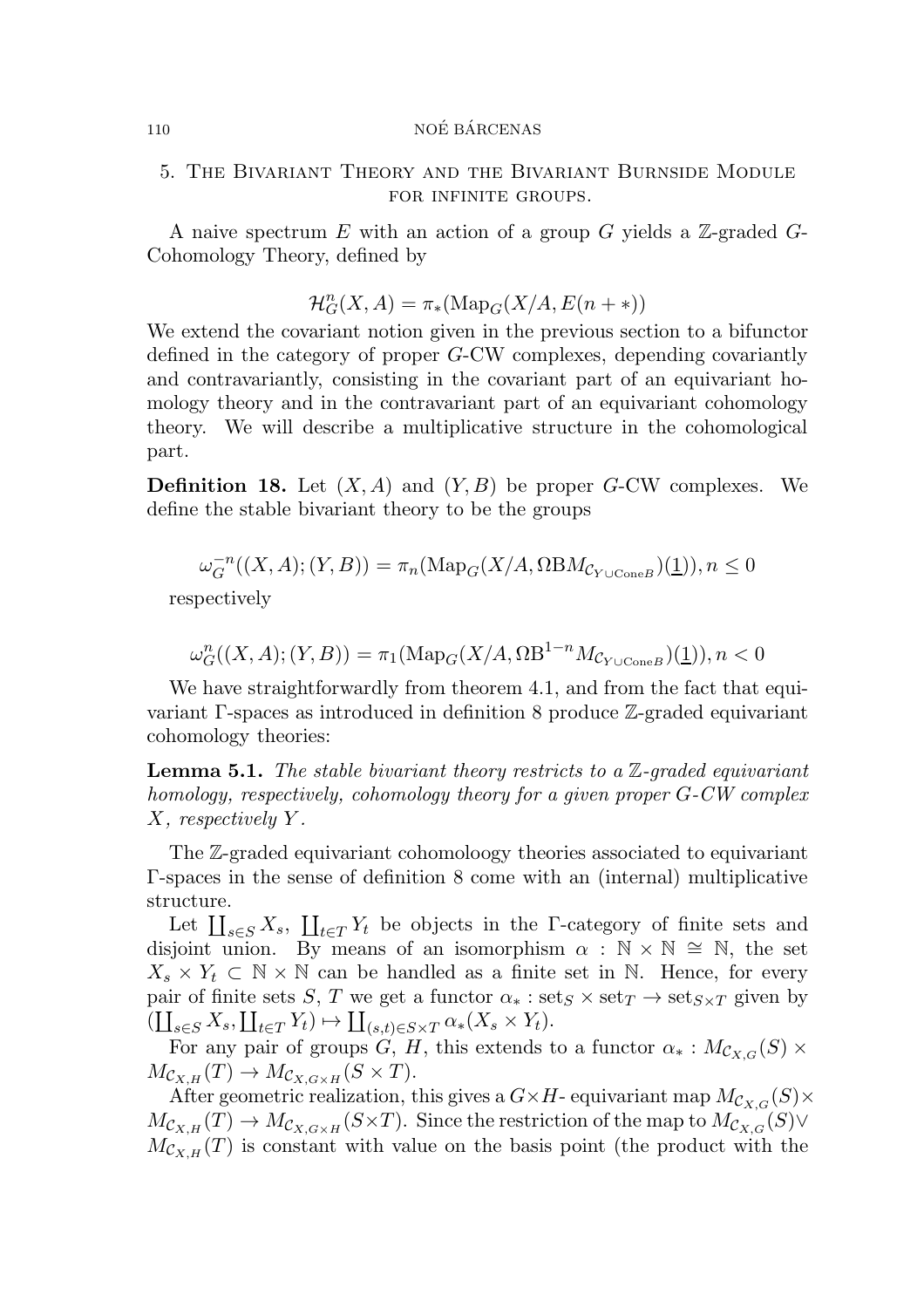empty set is empty), the map  $\alpha_*$  determines one  $\beta_* : M_{\mathcal{C}_{X,G}}(S) \wedge M_{\mathcal{C}_{X,H}}(T) \rightarrow$  $M_{\mathcal{C}_{X,G\times H}}(S\times T)$ . Notice that both the target and the source of this map have two compatible structures of Γ-spaces, namely, those which are given by letting  $S$ , respectively  $T$ , run over the category of finite sets. After considering the separate realization of this Γ-spaces as simplicial spaces we get a map  $BM_{\mathcal{C}_{X,G}}(\underline{1}) \wedge BM_{\mathcal{C}_{X,H}}(\underline{1}) \rightarrow B^2 M_{\mathcal{C}_{X,G \times H}}(\underline{1})$ . And at the level of loop spaces,  $\Omega^2(BM_{\mathcal{C}_{X,G}}(\underline{1}) \wedge BM_{\mathcal{C}_{X,H}}(\underline{1})) \stackrel{\beta_*}{\rightarrow} \Omega^2 B^2 M_{\mathcal{C}_{X,G \times H}}(\underline{1}).$ 

Now define the pairing

$$
\alpha_X : \Omega BM_{\mathcal{C}_{X,G}}(\underline{1}) \wedge \Omega BM_{\mathcal{C}_{X,H}}(\underline{1}) \rightarrow
$$
  

$$
\Omega^2(BM_{\mathcal{C}_{X,G}}(\underline{1}) \wedge BM_{\mathcal{C}_{X,H}}(\underline{1})) \stackrel{\Omega^2|\beta_*|}{\rightarrow} \Omega^2 B^2 M_{\mathcal{C}_{X,G \times H}}(\underline{1}) \simeq \Omega BM_{\mathcal{C}_{X,G \times H}}(\underline{1})
$$

This map does not depend on the choice of the isomorphism  $\alpha$  as a consequence of the following

**Lemma 5.2.** Let  $\alpha : \mathbb{N}^{\infty} \to \mathbb{N}^{\infty}$  be an injective map. Then, the induced map  $\alpha_* : M_{\mathcal{C}_{X,G}}(\underline{1}) \to M_{\mathcal{C}_{X,G}}(\underline{1})$  defined by composition with set  $\stackrel{\alpha}{\to}$  set is G-homotopic to the identity.

*Proof.* There is a natural transformation of the functor  $\alpha_*$  to the identity.  $\stackrel{\cdot}{\Box}$ 

Notice that there is more than one homotopy equivalence  $\Omega^2 {\rm B}^2 M_{{\cal C}_{X,G}}(\underline{1}) \rightarrow$  $\Omega B M_{\mathcal{C}_{X,G}}(\underline{1})$ . The following technical result denies a role of this choice in our discussion.

**Lemma 5.3.** Let A be any equivariant  $\Gamma$ -space. Then, for any n and  $0 \leq$  $k \leq n$ , the maps  $i_n^k : \Omega^{n+1} \mathcal{B}^{n+1} A(\underline{1}) \rightarrow \Omega^n \mathcal{B}^n A(\underline{1})$  induced by the inclusions  ${1} \rightarrow {1, \ldots, n}$  differ up to weak G-equivariant stable equivalence.

*Proof.* Note that all  $i_n^k$  differ by permutation of the coordinates of  $B^n A$  as a simplicial set and a switch of the looping. Write  $\sigma_* : \Omega^n B^n A \to \Omega^n B^n A$  for the map induced by such a permutation  $\sigma \in \Sigma_n \subset \Sigma_{n+1}$ . It suffices to show that all  $\sigma_*$  are homotopic to the identity. Consider for this the following diagram

$$
\Omega \text{BA}(\underline{1}) \xrightarrow{\varphi} \Omega^{n+1} \text{B}^{n+1} A(\underline{1}) \xleftarrow{i_n^n} \Omega^n \text{B}^n A(\underline{1})
$$
\n
$$
\text{B}^1 \text{A}(\underline{1}) \xrightarrow{\text{i} \times \sigma_*} \text{B}^n A(\underline{1}) \xleftarrow{\text{i} \times \sigma_*} \text{B}^n A(\underline{1})
$$

where  $\varphi = i_n^0 \circ \ldots \circ i_n^n$  is induced by identifying  $A(S)$  with  $A(S, 1, \ldots, 1)$ . All maps are weak G-homotopy equivalences. Hence,  $(1 \times \sigma_*)$  and  $(\sigma)_*$  are weakly G-homotopic to the identity.  $\Box$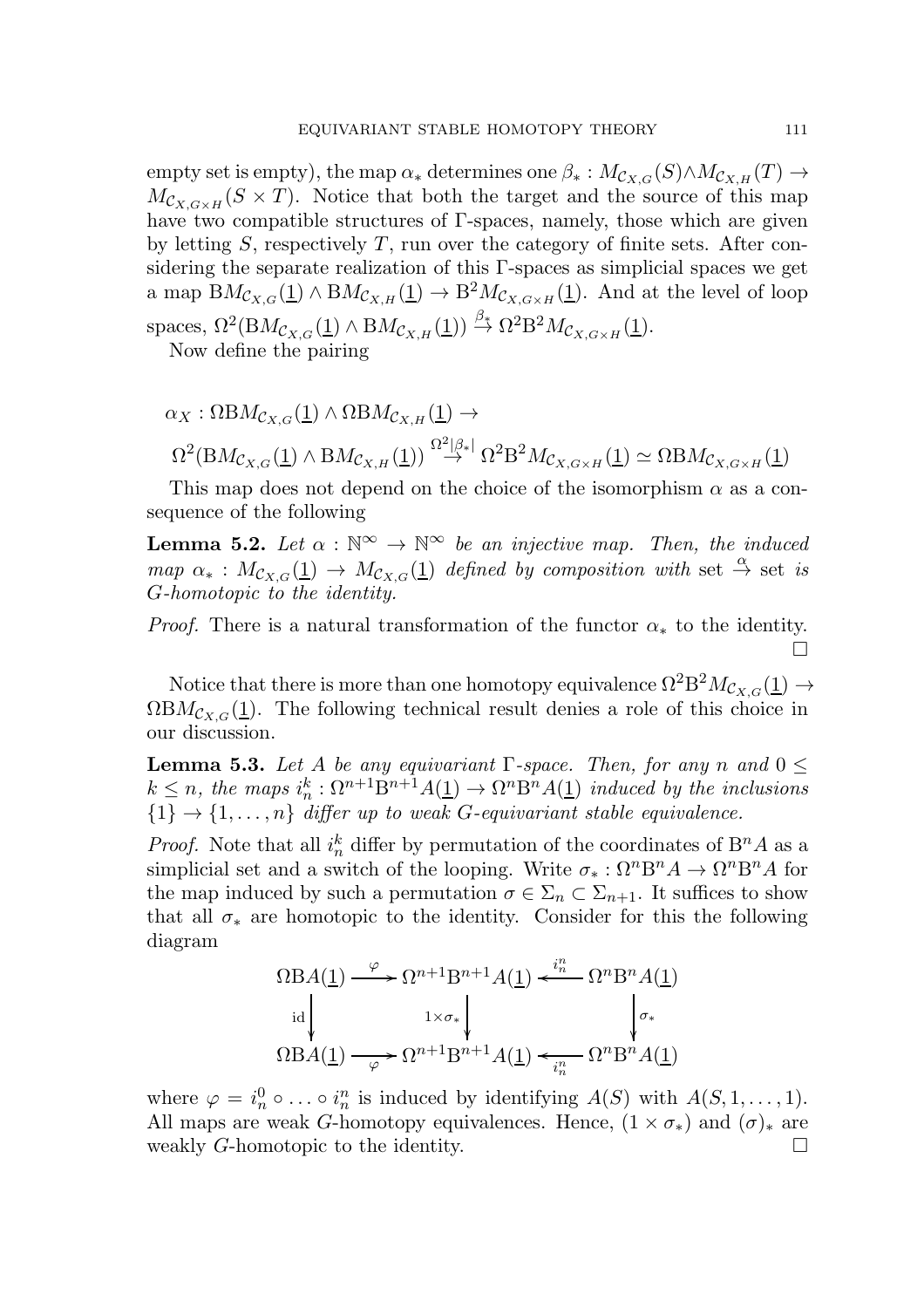Consider the pairing  $\alpha_{(X,A);(Y,B)}$  defined on  $\omega_G^*((X,A),(Y,B))$  given by the composite maps

$$
\omega_G^q((X, A), (Y, B)) \times \omega_G^p((X, A), (Y, B)) \to \omega_{G \times G}^{p+q}((X, A), (Y, B))
$$
  

$$
\xrightarrow{\Delta^*} \omega_G^{p+q}((X, A), (Y, B))
$$

Where the first map is the pairing  $\alpha_{X\cup\text{Cone}}A$ , and  $\Delta^*$  is induced by restriction to the diagonal subcategory  $\mathcal{E}G$  of  $\mathcal{E}G \times G$ . Then, we have the following:

**Lemma 5.4.** For any discrete group G and any proper  $G$ -CW pair  $(Y, B)$  the pairings  $\alpha_{(X,A);(Y,B)}$  define a structure of graded ring on  $\omega_G^*((X,A)(Y,B))$ 

We will now introduce a bivariant Burnside module. This has been described for finite groups by [Lewis et al.(1982)Lewis, May, and McClure] and generalized for pairs of a finite and a compact Lie group in [Lee(1994)]. We recall for this the notion of the classifying space for a family of subgroups.

**Definition 19.** Let  $\mathcal F$  be a collection of subgroups in a discrete group  $G$ closed under conjugation and intersection. A model for the classifying space for the family  $\mathcal F$  is a G-CW complex X whose isotropy subgroups all lie in  $\mathcal F$ and for every subgroup  $H \in \mathcal{F}$ , the fixed point set  $X^H$  is either contractible if  $H \in \mathcal{F}$  or empty otherwise.

Particularly relevant is the classifying space for proper actions, the classifying space for the family  $\mathcal{FIN}$  of finite subgroups, denoted by  $EG$ .

The classifying space for proper actions always exists, is unique up to  $G$ -homotopy and admits several models  $[Lück(2005)]$ . The following list includes some examples. We remit to  $[Lück(2005)]$  for further discussion.

- If G is a finite group, then the singleton space is a model for  $EG$ .
- Let G be a group acting properly and cocompactly on a  $Cat(0)$  space X. Then  $X$  is a model for  $EG$ .
- Let  $G$  be a Coxeter group. The Davis complex is a model for  $EG$ .
- Let G be a mapping class group of a surface. The Teichmüller space is a model for EG.
- Let  $G$  be a Gromov hyperbolic group. The Rips complex is a model for the classifying space for  $EG$ .

Remark. The classifying space for proper actions, EG can be characterized by the universal property of being a proper G-CW-complex EG such that for any proper  $G$ -CW complex X, there exists up to  $G$ -homotopy a unique G-equivariant map

$$
X \to \underline{E}G
$$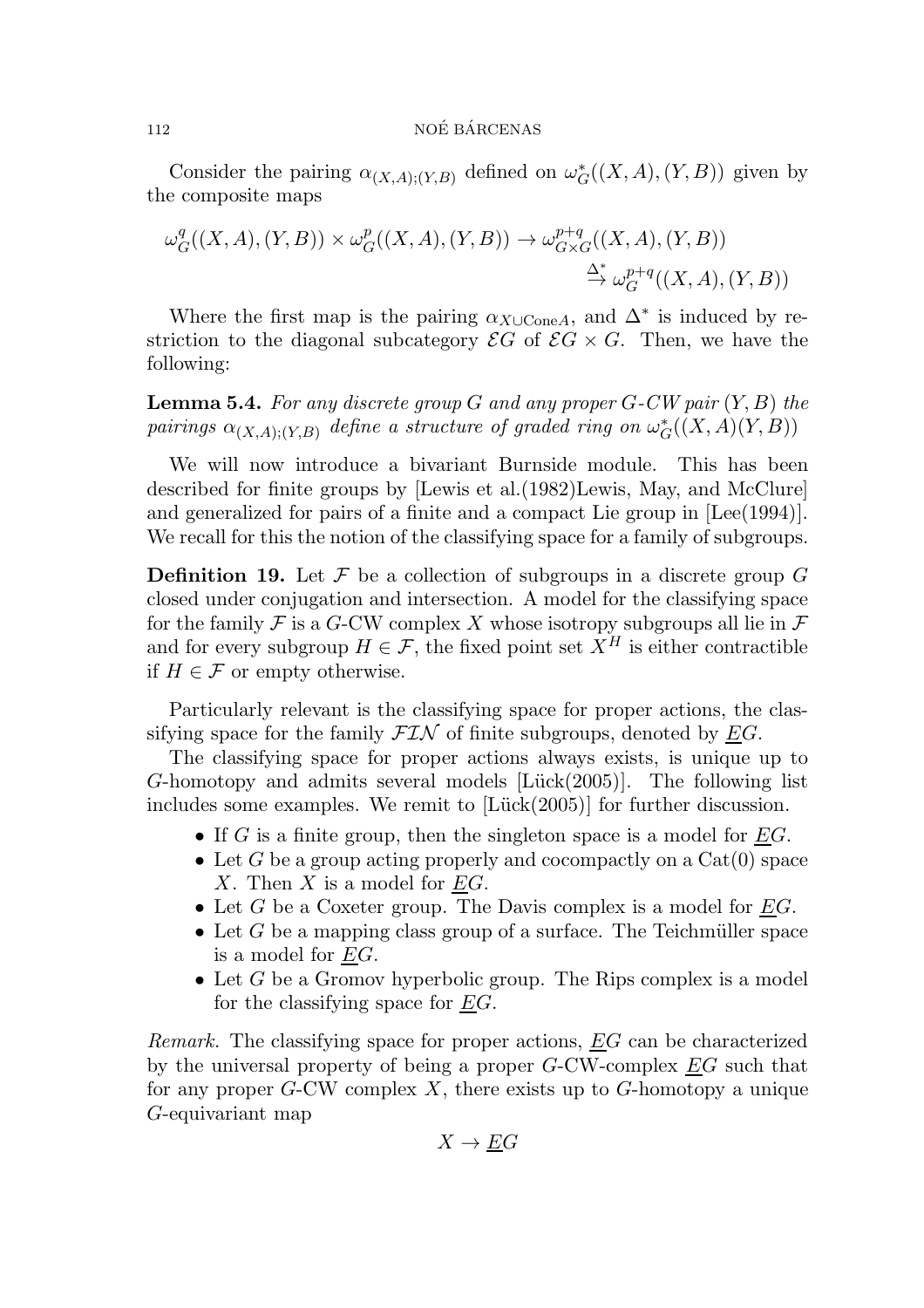**Definition 20.** Given a pair of discrete groups  $\Pi$ ,  $G$ , the classifying space for proper, Π-free actions is the classifying space for the family of finite subgroups  $H \subset G \times \Pi$  for which  $H \cap e \times \Pi = \{e\}$ . We will denote this space as

$$
E_{\mathcal{F} \mathcal{I} \mathcal{N}, \Pi} (G \times \Pi)
$$

this is a G-space via the projection  $G \times \Pi \to \Pi$ 

Definition 21. [ Bivariant Burnside module for infinite groups] Let G and Π be discrete groups. The bivariant Burnside module A(G, Π) is defined as the 0-th equivariant cohomology associated to  $E_{\mathcal{F}(\mathcal{I})}(\mathbb{G} \times \Pi)$  evaluated in the classifying space for proper actions  $EG$ . In symbols:

$$
A(G,\Pi) = \omega_G^*(\underline{EG}, E_{\mathcal{FIN},\Pi}(G \times \Pi)) = [\underline{EG}, \Omega B A_{\mathcal{C}_{E_{\mathcal{FIN},\Pi}(G \times \Pi)}}(\underline{1})]
$$

Problem 1. Let G be a group accepting a finite model for EG. Relate the bivariant Burnside ring to the set of stable maps between classifying spaces

$$
[\mathbf{B}G,\Omega^\infty\Sigma^\infty(\mathbf{B}\pi_+)]
$$

When both  $G$  and  $\Pi$  are finite groups, with the additional hypothesis that G is a finite  $p$ -group, a quite complete description was given by [Lewis et al.(1982)Lewis, May, and McClure]. Some progress has been made as to give an explicit decomposition of the set of stable maps between the p-completed classifying spaces.

The following result was proven in [Lee(1994)], Theorem 1.2 page 722:

**Theorem 5.5.** Let  $\Pi$  be a virtually torsion-free group vith finite virtual cohomological dimension and Q a finite p-group. For each conjugacy class of subgroup of Q, the group  $W_O(H)$  acts on the set of  $\Pi$ -conjugacy classes of homomorphisms  $\varphi : H \to \Pi$ . For each representative  $(\varphi)$  of the  $W_Q(H)$ orbit, define

 $\Delta \varphi = \{(u, \varphi(u) \mid u \in H\} \subset Q \times H \quad N_{\varphi} = N_{Q \times \pi}(\Delta \varphi) \quad W_{\varphi} = (N \varphi / \Delta \varphi)$ Then there is an equivalence map of spectra

 $\Psi : \vee_{\varphi} BW_{\varphi} \longrightarrow F[{\rm B}Q_{+}, {\rm B}\Pi_{+}]$ 

which is a stable homotopy equivalence after completion at p, where  $F$  denotes the function spectrum.

The relation to the bivariant Burnside ring is as follows: Since Π is a virtually torsion free group it may be assumed that there exists a finite group quotient  $K = \Gamma/\Gamma'$ . Then, there exists a finite model for the classifying space for proper  $\Gamma$ - actions denoted by X in [Lee(1994)]. In this case,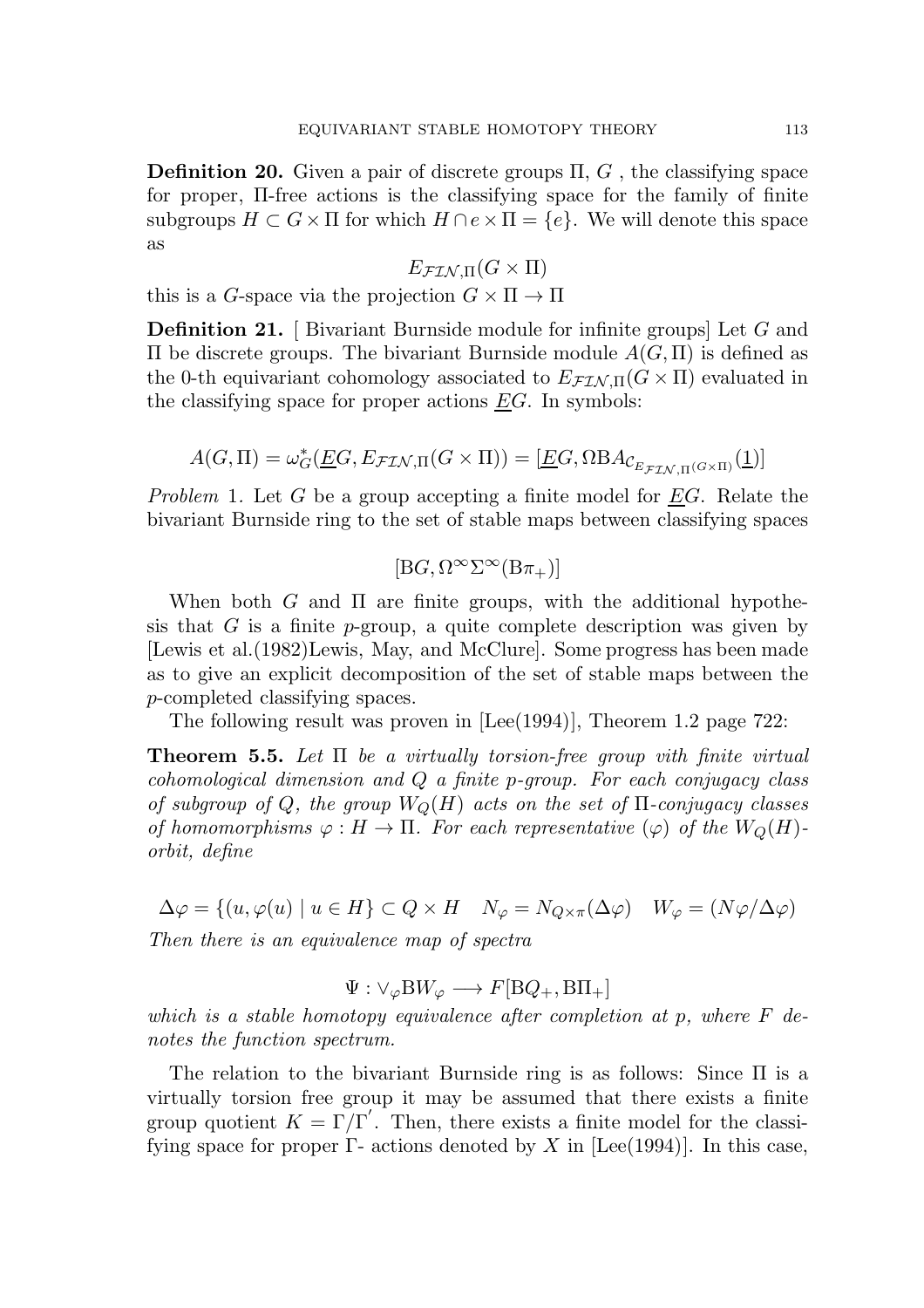the space  $E_{Q\times K}(K,\mathcal{FIN})\underset{\Pi}{\times}$ X is homotopy equivalent to BII. After the application of the splitting result cited in [May(1996)], page 206 Theorem 2.1, and a consequence of the Segal Conjecture, Theorem C , page 198 in [Carlsson(1984)], the result follows.

#### **REFERENCES**

- [Blumberg(2006)] Andrew J. Blumberg. Continuous functors as a model for the equivariant stable homotopy category. *Algebr. Geom. Topol.*, 6:2257–2295, 2006. ISSN 1472- 2747.
- [Carlsson(1984)] Gunnar Carlsson. Equivariant stable homotopy and Segal's Burnside ring conjecture. *Ann. of Math. (2)*, 120(2):189–224, 1984. ISSN 0003-486X. URL http://dx.doi.org/10.2307/2006940.
- [Davis and Lück(1998)] James F. Davis and Wolfgang Lück. Spaces over a category and assembly maps in isomorphism conjectures in K- and L-theory. K*-Theory*, 15(3):201– 252, 1998. ISSN 0920-3036. URL http://dx.doi.org/10.1023/A:1007784106877.
- [Lee(1994)] Chun-Nip Lee. Stable homotopy type of the classifying space of virtually torsion-free groups. *Topology*, 33(4):721–728, 1994. ISSN 0040-9383. URL http://dx.doi.org/10.1016/0040-9383(94)90005-1.
- [Lewis et al.(1982)Lewis, May, and McClure] L. G. Lewis, J. P. May, and J. E. McClure. Classifying G-spaces and the Segal conjecture. In *Current trends in algebraic topology, Part 2 (London, Ont., 1981)*, volume 2 of *CMS Conf. Proc.*, pages 165–179. Amer. Math. Soc., Providence, R.I., 1982.
- [Lewis et al.(1986)Lewis, May, Steinberger, and McClure] L. G. Lewis, Jr., J. P. May, M. Steinberger, and J. E. McClure. *Equivariant stable homotopy theory*, volume 1213 of *Lecture Notes in Mathematics*. Springer-Verlag, Berlin, 1986. ISBN 3-540-16820-6. With contributions by J. E. McClure.
- [Lück(2005)] Wolfgang Lück. Survey on classifying spaces for families of subgroups. In *Infinite groups: geometric, combinatorial and dynamical aspects*, volume 248 of *Progr. Math.*, pages 269–322. Birkhäuser, Basel, 2005. URL http://dx.doi.org/10.1007/3-7643-7447-0-7.
- [Lück and Oliver(2001)] Wolfgang Lück and Bob Oliver. Chern characters for the equivariant K-theory of proper G-CW-complexes. In *Cohomological methods in homotopy theory (Bellaterra, 1998)*, volume 196 of *Progr. Math.*, pages 217–247. Birkhäuser, Basel, 2001.
- [Lück and Reich(2005)] Wolfgang Lück and Holger Reich. The Baum-Connes and the Farrell-Jones conjectures in K- and L-theory. In *Handbook of* K*-theory. Vol. 1, 2*, pages 703–842. Springer, Berlin, 2005.
- [Malcev(1940)] A. Malcev. On isomorphic matrix representations of infinite groups. *Rec. Math. [Mat. Sbornik] N.S.*, 8 (50):405–422, 1940.
- [May(1996)] J. P. May. *Equivariant homotopy and cohomology theory*, volume 91 of *CBMS Regional Conference Series in Mathematics*. Published for the Conference Board of the Mathematical Sciences, Washington, DC, 1996. ISBN 0-8218-0319-0. With contributions by M. Cole, G. Comezaña, S. Costenoble, A. D. Elmendorf, J. P. C. Greenlees, L. G. Lewis, Jr., R. J. Piacenza, G. Triantafillou, and S. Waner.
- [McCord(1969)] M. C. McCord. Classifying spaces and infinite symmetric products. *Trans. Amer. Math. Soc.*, 146:273–298, 1969. ISSN 0002-9947.